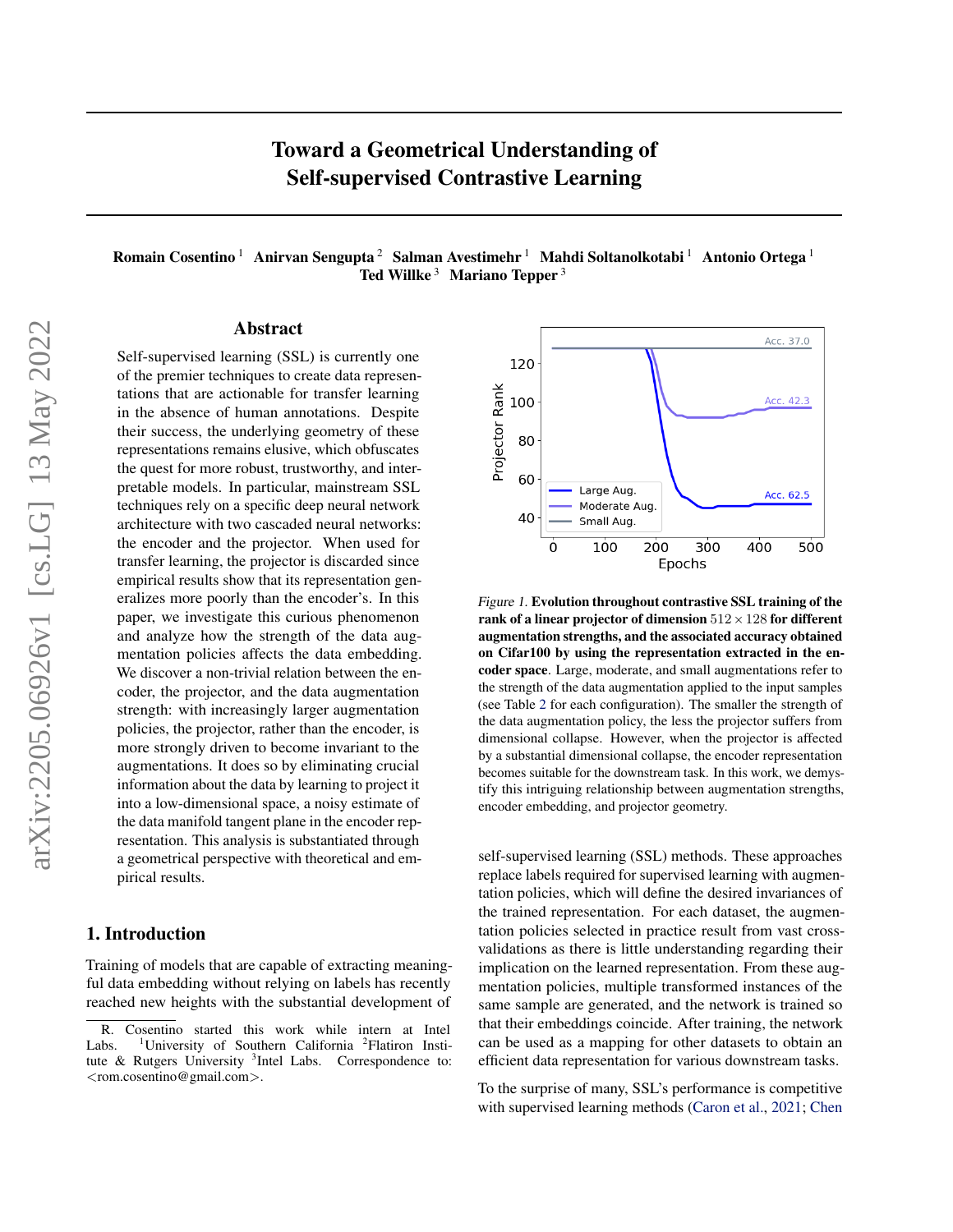[et al.,](#page-9-0) [2020c](#page-9-0)[;b;](#page-9-1) [Grill et al.,](#page-9-2) [2020;](#page-9-2) [Misra & van der Maaten,](#page-10-0) [2019a;](#page-10-0) [Dwibedi et al.,](#page-9-3) [2021a;](#page-9-3) [Bardes et al.,](#page-8-1) [2021;](#page-8-1) [Zbontar](#page-10-1) [et al.,](#page-10-1) [2021;](#page-10-1) [Misra & van der Maaten,](#page-10-0) [2019a;](#page-10-0) [Caron et al.,](#page-8-2) [2018;](#page-8-2) [Li et al.,](#page-10-2) [2020;](#page-10-2) [Tian et al.,](#page-10-3) [2020;](#page-10-3) [Grill et al.,](#page-9-2) [2020;](#page-9-2) [Caron et al.,](#page-8-0) [2021\)](#page-8-0), and more importantly, is more efficient to perform transfer learning for most data distributions and tasks [\(Ericsson et al.,](#page-9-4) [2020;](#page-9-4) [Caron et al.,](#page-8-0) [2021\)](#page-8-0).

Interestingly, most SSL frameworks developed so far do not use the data embedding provided by the network's output and instead use the representation extracted from an internal layer. In particular, the deep neural network (DNN) that is used for SSL is usually composed of two cascaded neural networks: the encoder (backbone) and the projector. Usually, the encoder is a residual network, or more recently, a vision transformer, and the projector is an MLP (sometimes linear). While the projector output is used for training, only the encoder representation is used for downstream tasks. It is known that the representation at the output of the projector, which is designed to be almost invariant to the selected augmentations, discards crucial features for downstream tasks, such as color, rotation, and shape, while the one at the output of the encoder still contains these features [\(Chen](#page-9-1) [et al.,](#page-9-1) [2020b;](#page-9-1) [Appalaraju et al.,](#page-8-3) [2020\)](#page-8-3). Recently, in [\(Jing](#page-9-5) [et al.,](#page-9-5) [2021\)](#page-9-5), the authors shed light on this loss of information and showed that, despite contrastive SSL making use of negative pairs, the output of its DNN suffers from *dimensional collapse*. This loss of information is explained by the rank deficiency of the projector.

In this work, we observe that the dimensional collapse in contrastive SSL is tied to the *strength* of the augmentations as shown in Fig. [1,](#page-0-0) where we display the evolution of the rank of a linear projector during training. As in [\(Cubuk](#page-9-6) [et al.,](#page-9-6) [2019\)](#page-9-6), the notion of strength refers to the amplitude of the data augmentation policies, that is, how much the transformed input samples differ from their original version. For large augmentations, we observe the dimensional collapse phenomenon described in [\(Jing et al.,](#page-9-5) [2021\)](#page-9-5). However, we observe that the rank of a linear projector is inversely related to the strength of the augmentations. In Fig. [1](#page-0-0) we also display the accuracy obtained using the encoder representation associated with each regime and see that in the absence of dimensional collapse, the encoder representation has poor generalization capability.

In our study, we take a geometrical approach to understand from first principles  $(i)$  the relationship between the strength of the augmentation policies and the dimensional collapse phenomenon,  $(ii)$  its effect on the capability of the encoder to represent the data manifold, and  $(iii)$  the benefits of using a non-linear projector.

We investigate this relationship between the strength of the augmentation policies, the loss of information of the projector, and the encoder embedding by considering a geometrical point of view on the InfoNCE loss function [\(van den](#page-10-4) [Oord et al.,](#page-10-4) [2019\)](#page-10-4). We first derive an interpretable upper bound of the InfoNCE loss function in Sec. [3.](#page-3-0) We then leverage this upper bound to derive the following contributions guided by both theoretical and empirical evidences using cifar100 dataset:

- Dimensional collapse of the projector and data augmentation strength. We show that the dimensional collapse of the projector depends on  $(i)$  the number of augmentations,  $(ii)$  the per-sample augmentation strength,  $(iii)$  the initial distribution of the data in the encoder space. To do so, we theoretically analyze two forces driving the InfoNCE loss function: undoing the effect of the data augmentation policies and reducing the similarity between each datum and its negative samples (Sec. [4\)](#page-3-1).
- Implications of the augmentation policy strength on the estimation of the data manifold tangent space. We show that there exists an intricate relationship between the estimation of the data manifold tangent space performed by the encoder and the strength of the augmentations. In particular,  $(i)$  in the case of large augmentations, the estimate of the data manifold tangent space at initialization is poor, but, as training progresses augmentations become beneficial for representing data manifold directions more accurately,  $(ii)$  in the case of small augmentations the estimation of the data manifold tangent plane remains poor throughout the training, as the InfoNCE loss, in that case, is dominated by the goal to reduce the similarity between each datum and their associated negative samples (Sec. [5\)](#page-5-0).
- Impact of the projector on the estimation of the data manifold by the encoder. We show that the projector aims at projecting the augmented samples onto a subspace spanned by a noisy estimate of the data manifold tangent space. With a linear projector, the encoder is constrained to project the data manifold direction onto a linear subspace, while a non-linear projector enables the encoder to map the tangent space of the data manifold onto a continuous and piecewise affine subspace. The deeper and wider the projector is, the more the encoder has flexibility regarding its mapping. Therefore, a non-linear projector allows the encoder to unlock its expressive power (Sec. [6\)](#page-6-0).

### 2. Background and notations

**Notations.** Throughout this paper, we denote by  $(x_i)_{i=1}^N$ , the original data in  $\mathbb{R}^d$ ,  $x_i$ <sup>(1)</sup> =  $t_1(x_i)$ ,  $t_1 \sim \mathcal{T}$  and  $x_i$ <sup>(2)</sup> =  $t_2(x_i)$ ,  $t_2 \sim \mathcal{T}$  the augmented pairs obtained by sampling a distribution of augmentation, T, and applying the sampled transformation onto each input data. These augmented pairs are fed into the network  $f = g \circ h$  where h is the encoder with output dimension  $d_{\text{enc}}$  and g the projector with output dimension  $d_{\text{proj}}$ . Notations are summarized in Table [1.](#page-2-1)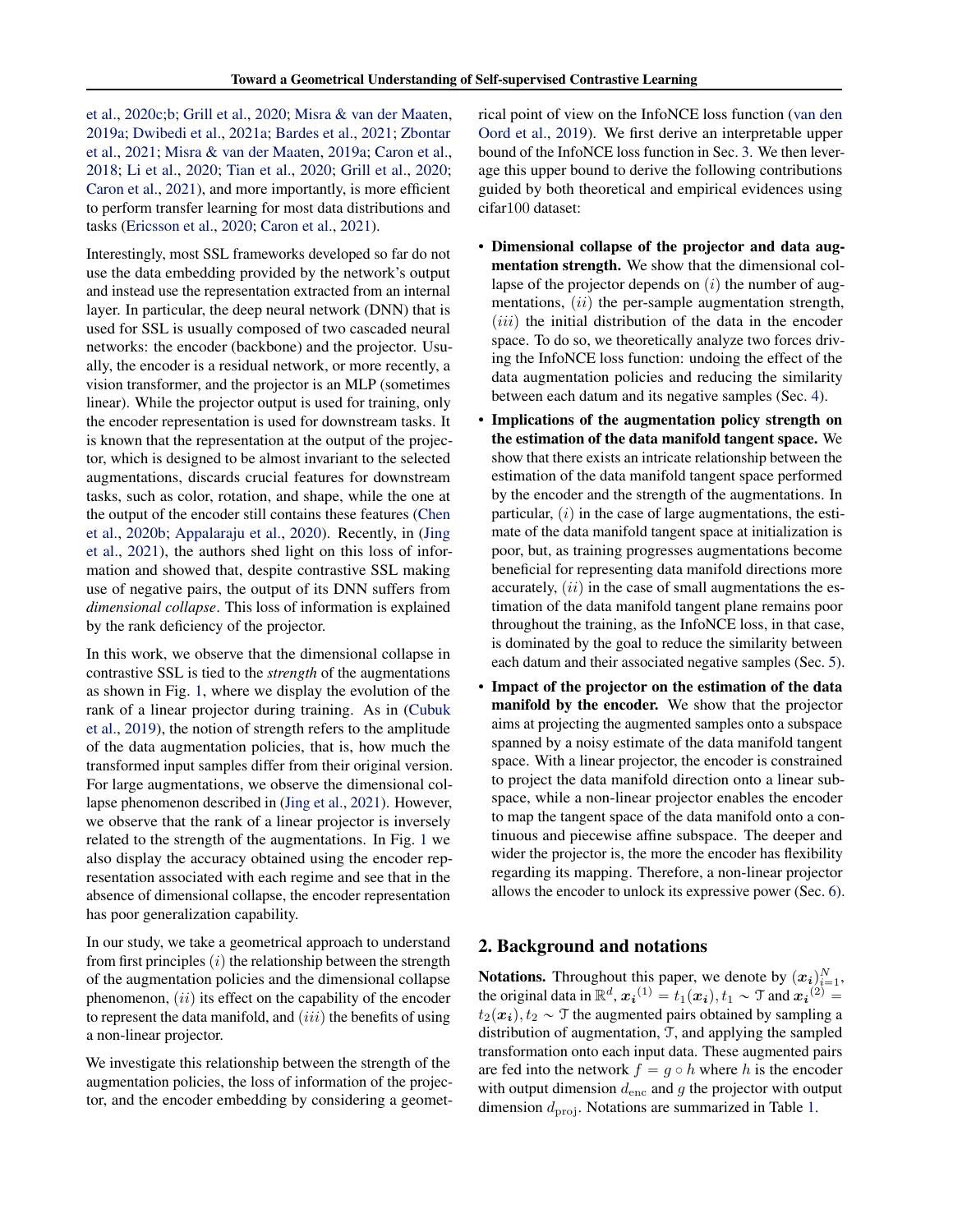

<span id="page-2-3"></span>Figure 2. The strength of the augmentations (depicted as "power bars") acts as a weighting term balancing the attraction of augmented samples and the repulsion effect of the negative samples. Contrastive SSL introduces negative samples to avoid feature collapse, which aims at enforcing the representation learned to fill the available dimensions. Under the InfoNCE loss, Eq. [\(1\)](#page-2-2), there is a trade-off between the repulsion effect induced by the negative samples and the invariance property enforced by maximizing the similarity between two augmented versions of the same sample. We show that the strength of the data augmentation policies acts as a per-datum weight reinforcing the invariance term and reducing the effect of the negative samples. On the contrary, reducing the strength of the augmentations accentuates the repulsing effect from the negative samples. (Notations detailed in Table [1\)](#page-2-1).

Architecture and hyperparameters. For all the experiments performed in this work, we used the SimCLR framework [\(Chen et al.,](#page-9-1) [2020b\)](#page-9-1), trained using the InfoNCE loss function. The encoder is defined as a Resnet18 with output dimension  $d_{\text{enc}} = 512$ . The projector is linear with output dimension  $d_{\text{proj}} = 128$ . The optimization of the loss function is performed using LARS [\(You et al.,](#page-10-5) [2017\)](#page-10-5) with learning rate 4.0, weight decay  $10^{-6}$ , and momentum 0.9. The dataset under consideration is Cifar100 [\(Krizhevsky](#page-9-7) [et al.,](#page-9-7) [2009\)](#page-9-7), sensible tradeoff between the computational resources needed for training and the challenge it poses to Resnet18 (i.e., to avoid fitting it with too much ease).

Data augmentation policies. The augmentation policies to train SimCLR as well as to perform our analysis will be based on: random horizontal flipping, random resized crop, random color jittering, and random grayscale (see [https://pytorch.org/vision/stable/](https://pytorch.org/vision/stable/transforms.html) [transforms.html](https://pytorch.org/vision/stable/transforms.html) for details). Three settings will be tested: small augmentations, moderate augmentations, and large augmentations. The details of the hyperparameters are shown in Table [2,](#page-2-0) where for resized crop, we display the scale parameter, and for color jittering the parameter  $s$ that such that brightness  $(0.8s)$ , contrast  $(0.8s)$ , saturation  $(0.8s)$ , and hue  $(0.2s)$ . Note that the large augmentation setting corresponds to the optimal parameters to obtain the best representation on Cifar100.

<span id="page-2-1"></span>

| <i>Table 1.</i> Notation reference card                           |                                                                                                          |  |  |  |  |
|-------------------------------------------------------------------|----------------------------------------------------------------------------------------------------------|--|--|--|--|
| $\boldsymbol{x_i} \in \overline{\mathbb{R}^d}$                    | input data                                                                                               |  |  |  |  |
| T                                                                 | augmentation distribution                                                                                |  |  |  |  |
| $x_i^{(k)} \in \mathbb{R}^d, k = 1, 2$                            | augmented pair                                                                                           |  |  |  |  |
| $h\cdot \mathbb{R}^d \to \mathbb{R}^{d_{\text{enc}}}$             | encoder mapping                                                                                          |  |  |  |  |
| $q: \mathbb{R}^{d_{\text{enc}}} \to \mathbb{R}^{d_{\text{proj}}}$ | projector mapping                                                                                        |  |  |  |  |
| $f = q \circ h : \mathbb{R}^d \to \mathbb{R}^{d_{\text{proj}}}$   | encoder and projector mapping                                                                            |  |  |  |  |
| $f_i^{(k)} = g_i^{(k)} \circ h_i^{(k)}$                           | $f(\bm{x}_i^{(k)}) = q(\bm{x}_i^{(k)}) \circ h(\bm{x}_i^{(k)})$                                          |  |  |  |  |
| W                                                                 | linear projector's weights                                                                               |  |  |  |  |
| $B_{-i}$                                                          | $\{(i,k) j\neq i,k=1,2\}$                                                                                |  |  |  |  |
| $\left\{ \tilde{\mathbf{f}}_{l},l\in B_{-i}\right\}$              | $\left\{ {\bm{f_j^{(k)}} j \ne i,k = 1,2} \right\}$                                                      |  |  |  |  |
| $\tilde{h}^\star_i$                                               | $\arg\max_{\pmb{\tilde{h}}_l,l\in B_{-i}}\pmb{h_i^{(1)}}^{\vec{\boldsymbol{\tau}}}WW^T\pmb{\tilde{h}}_l$ |  |  |  |  |
| $\delta h_i$                                                      | $h_i^{(2)} - h_i^*$                                                                                      |  |  |  |  |
| S                                                                 | Span $\{\delta h_i, i = 1, \ldots, N\}$                                                                  |  |  |  |  |
| $Proj(\boldsymbol{h}_i^{(1)})$                                    | $WW^T\boldsymbol{h}^{(1)}_*$                                                                             |  |  |  |  |

<span id="page-2-0"></span>

|                               | Augmentation strength |            |            |  |  |
|-------------------------------|-----------------------|------------|------------|--|--|
|                               | Large                 | Moderate   | Small      |  |  |
| Horiz. flipping               |                       |            |            |  |  |
| Grayscaling ( $p = 0.2$ )     |                       |            |            |  |  |
| Resized crop                  | $0.08 - 1$            | $0.5 - 1$  | $0.9 - 1$  |  |  |
| Color jittering ( $p = 0.8$ ) | $s=0.5$               | $s = 0.25$ | $s = 0.05$ |  |  |

Loss function. The infoNCE loss function, widely used in contrastive learning [\(Chen et al.,](#page-9-8) [2020a;](#page-9-8)[c;](#page-9-0) [Misra & van der](#page-10-6) [Maaten,](#page-10-6) [2019b;](#page-10-6) [He et al.,](#page-9-9) [2020;](#page-9-9) [Dwibedi et al.,](#page-9-10) [2021b;](#page-9-10) [Yeh](#page-10-7) [et al.,](#page-10-7) [2021\)](#page-10-7) is defined as

<span id="page-2-2"></span>
$$
\mathcal{L}_{\text{infoNCE}} = -\frac{1}{N} \sum_{i=1}^{N} \log \left( \frac{\exp \left( \beta f_i^{(1)^T} f_i^{(2)} \right)}{\sum_{l \in B_{-i}} \exp \left( \beta f_i^{(1)^T} \tilde{f}_l \right)} \right), \quad (1)
$$

where  $\left\{ \tilde{f}_l : l \in B_{-i} \right\}$  $=$  $f_j^{(k)}: j \neq i, k = 1, 2$ . Thus, for each i,  $B_{-i}$  consists of the indices of the negative samples related to  $x_i$ , i.e., all the data points except the two augmentations  $x_i^{(1)}$  and  $x_i^{(2)}$ . Note that all projector outputs are normalized, that is,  $||f_i^{(k)}|| = 1$ .

The numerator of the loss function in Eq. [\(1\)](#page-2-2) favors a similar representation for two augmented versions of the same data, while the denominator tries to increase the distance between each first augmented sample and the components of all other pairs. Note that, in practice, this loss is often symmetrized. For all the experiments in this work, the temperature parameter is set to  $\beta = 2$ .

Rank estimation. The numerical estimation of the rank is based on the total variance explained as recently used to analyze the rank of DNNs embedding [Daneshmand et al.](#page-9-11) [\(2020\)](#page-9-11). For a given matrix W with singular values  $\sigma_1, \ldots, \sigma_d$  its estimated rank w.r.t to  $\tau$  is defined as

<span id="page-2-4"></span>
$$
\text{Rank}_{\tau}(W) = \sum_{j=1}^d 1_{\{|\sigma_j| \ge \tau\}},\tag{2}
$$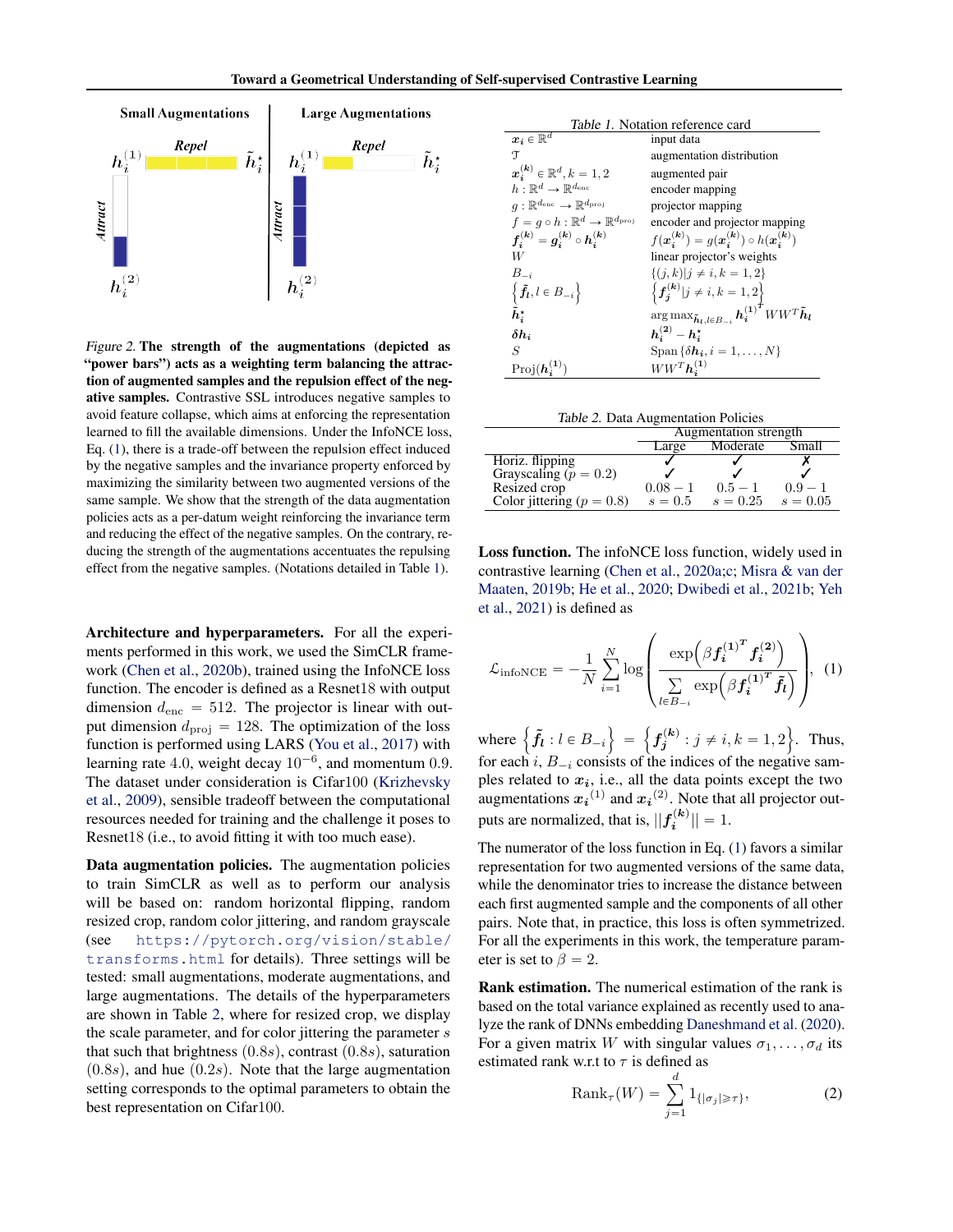that is, it is the number of singular values whose absolute values are greater than  $\tau$ .

### <span id="page-3-0"></span>3. An interpretable InfoNCE upper bound

In this section, we propose an upper bound on the InfoNCE loss that will allow us to derive insights into  $(i)$  the impact of the strength of the data augmentation policies on the projector and encoder embeddings and  $(ii)$  the nature of the information discarded by the projector and  $(iii)$  how does increasing the depth and width of the projector affect the encoder embedding. We provide an overview of InfoNCE in Appendix [B.](#page-11-0) The following proposition illustrates the InfoNCE upper bound in the case of a linear projector.

<span id="page-3-7"></span>**Proposition 3.1.** Considering a linear projector  $g(h_i^{(k)})$  =  $W^T \boldsymbol{h_i^{(k)}} , W \in \mathbb{R}^{d_{enc} \times d_{proj} }$ *, InfoNCE is upper bounded by* 

$$
\mathcal{L}_{\text{Upper}} = \beta \mathcal{L}_{\text{invariance}} + \beta \mathcal{L}_{\text{repulsion}} + \log(2(N-1)), \text{ (3)}
$$

*where*

$$
\mathcal{L}_{invariance} = -\frac{1}{N} \sum_{i=1}^{N} \text{Sim}(W^{T} \boldsymbol{h}_{i}^{(1)}, W^{T} \boldsymbol{h}_{i}^{(2)}), \quad (4)
$$

$$
\mathcal{L}_{repulsion} = \frac{1}{N} \sum_{i=1}^{N} \text{Sim}(W^{T} \boldsymbol{h}_{i}^{(1)}, W^{T} \tilde{\boldsymbol{h}}_{i}^{\star}),
$$
 (5)

 $\text{Sim}(\boldsymbol{x}, \boldsymbol{y})$  =  $\boldsymbol{x}^T \boldsymbol{y}/(\|\boldsymbol{x}\| \|\boldsymbol{y}\|)$  and  $\boldsymbol{\tilde{h}}_i^\star$  =  $\argmax \text{Sim}(W^T \boldsymbol h_{\boldsymbol i}^{(1)^T}$  $\tilde{\boldsymbol{h}}_l$ ,le $B_{-i}$  $\tilde{h}_i^{(1)^T}$ ,  $W^T \tilde{h}_l$ ). (Proof in Appendix [C.2\)](#page-12-0).

While in the InfoNCE for each augmented sample the negative samples taken into account are within a ball of radius defined by  $\beta$  (Appendix [B](#page-11-0) for detailed explanations), in our upper bound in Eq. [\(3\)](#page-3-2), we only consider the negative sample resembling the most with its corresponding first augmented sample, denoted by  $\tilde{h}_i^*$ .

The bound  $\mathcal{L}_{\text{Upper}}$  of Eq. [\(3\)](#page-3-2) captures the essential tradeoffs in SSL:  $\mathcal{L}_{invariance}$  corresponds to the maximization of the similarity between two versions of the same augmented data in the projector space, while  $\mathcal{L}_{\text{repulsion}}$  approximates the repulsion term that aims at suppressing the collapse of the representation by using the closest negative sample. In Fig. [3,](#page-3-3) we show that InfoNCE and  $\mathcal{L}_{\text{Upper}}$  behave similarly during training. While tightening the bound seems possible,  $\mathcal{L}_{\text{Upper}}$  is intuitive and sufficient to support our analysis.

# <span id="page-3-1"></span>4. Dimensional collapse hinges on augmentations strength

In this section, we leverage the upper bound in Eq. [\(3\)](#page-3-2) to show that the dimensional collapse of the projection is directly related to the strength of the augmentation policies,



<span id="page-3-3"></span><span id="page-3-2"></span>Figure 3. The upper bound  $\mathcal{L}_{\text{Upper}}$  in Eq. [\(3\)](#page-3-2) tracks the InfoNCE loss (mean and standard deviation over 5 runs) throughout training with a batch size of 128.

<span id="page-3-4"></span>as observed in Fig. [1.](#page-0-0) In particular, the stronger the augmentations, the lower the rank of the projector. We first consider  $\mathcal{L}_{\text{invariance}}$  and  $\mathcal{L}_{\text{repulsion}}$  from Eq. [\(3\)](#page-3-2) separately, before addressing their interaction. We provide in Fig. [2](#page-2-3) a description of the interactions between the invariance term and repelling term with respect to the strength of the augmentations.

<span id="page-3-6"></span>(1) The invariance term  $\mathcal{L}_{\text{invariance}}$  in Eq. [\(4\)](#page-3-4) promotes the augmented samples to coincide; we show here how it affects the rank of the projector and how stronger augmentations cause the projector to be invariant. We first develop some intuitions by considering the case where the transformations can be described by a linear action in the encoder space and then generalize this result to non-linear transformations.

*(a) Linear transformations in encoder space.* This assumption can be formally described by  $\forall i, h_i^{(2)} = h_i^{(2)} + v_i$ , where  $v_i \in \mathbb{R}^{d_{\text{enc}}}$ , that is, in the encoder space, the augmented samples are related by a linear translation. Under this assumption, the invariance term becomes

<span id="page-3-5"></span>
$$
\mathcal{L}_{\text{invariance}} = \frac{1}{N} \sum_{i=1}^{N} -\text{Sim}(W^{T} \boldsymbol{h}_{i}^{(1)}, W^{T} (\boldsymbol{h}_{i}^{(1)} + \boldsymbol{v}_{i})), \quad (6)
$$

which can be minimized by maximizing the cosine similarity between  $W^T h_i^{(1)}$  and  $W^T (h_i^{(1)} + v_i)$ . This can be achieved by projector weights, i.e., W, such that: (*i*)  $W^T v_i$ is colinear to  $W^T h_i^{(1)}$  or  $(ii)$  the  $v_i$  are in the null space of W. In both cases, the cosine similarity is maximized.

Formally these two cases correspond to:

(i)  $\forall i, \exists k_i \in \mathbb{R} \setminus \{0\}$ , s.t.  $(h_i^{(1)} - k_i v_i) \in \text{Ker}(W)$ ; (ii)  $\forall i, v_i \in \text{Ker}(W)$ .

In Fig. [4,](#page-4-0) we show that, at any stage in the learning, the embedded data span all the available directions in the encoder space. Therefore,  $(i)$  will almost surely lead to the collapse of the projector. In the case of  $(ii)$ , the rank of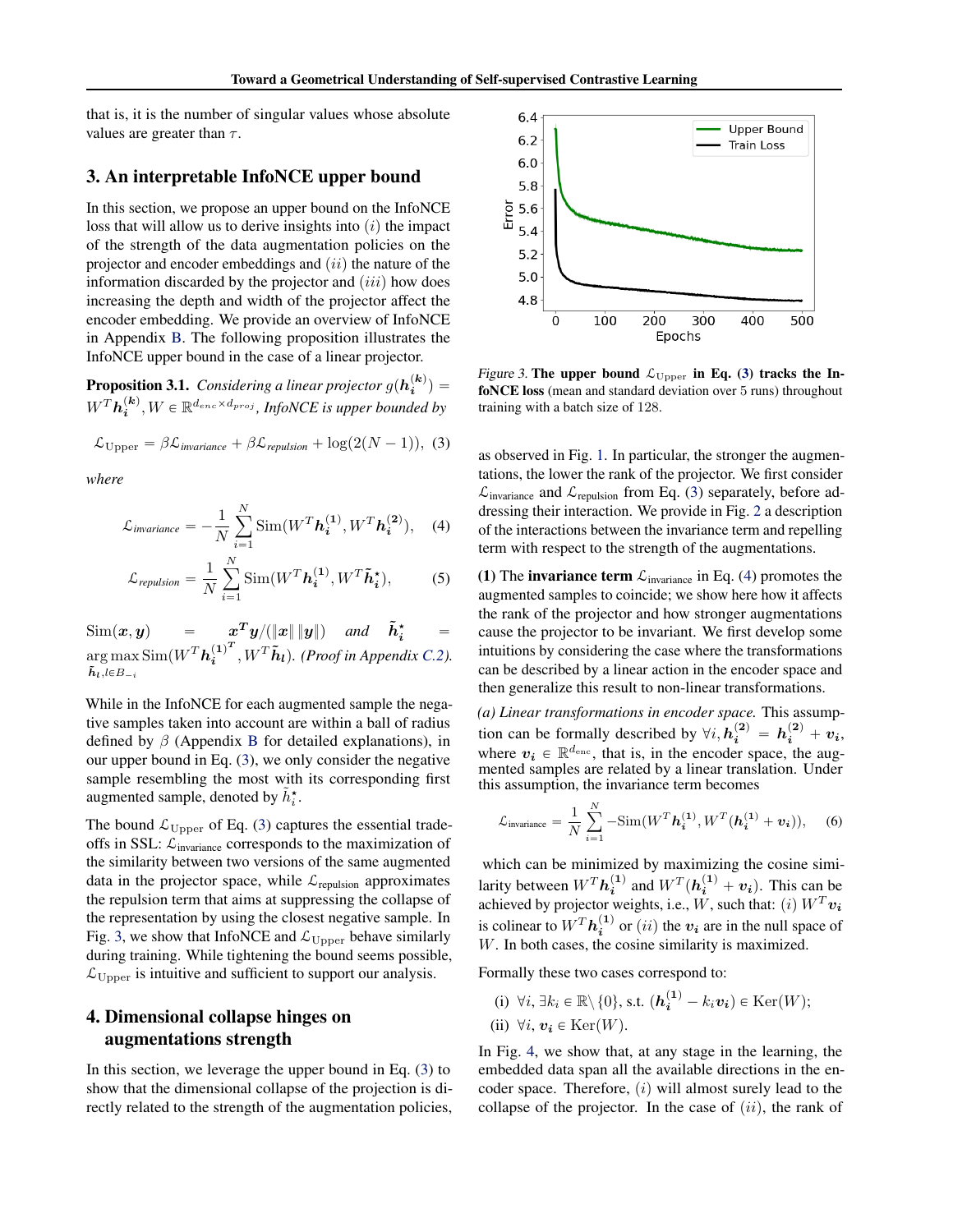

Figure 4. Encoder space log-singular values for Cifar100 dataset  $(d_{\text{enc}} = 512)$ . The log-spectrum is evaluated at different training time: initialization (*dotted line*), half-training time (*dashed line*), and after training (*solid line*). In these three settings, the estimated rank (see Eq. [\(2\)](#page-2-4)) leads to  $\text{Rank}[\boldsymbol{h_i^{(k)}}, \dots, \boldsymbol{h_i^{(k)}}] \approx 512, \text{i.e., the}$ embedded transformed samples span all the available directions in the encoder space (albeit a slight rank deficiency at initialization).

the projector decreases as the dimension of the span of the direction of the augmentations increases. The rank of the projector can be maintained if the encoder is able to map these latter directions onto a low-dimensional subspace.

If one considers multiple augmentations that point in different directions in the encoder space, the dimension of the span of the  $v_i$ 's increases. Similarly, the larger the spread (i.e., the difference between the maximum and minimum strength) of the augmentation policy distribution T, the higher the dimension of the span of the  $v_i$ . We provide empirical evidence regarding this aspect in Appendix [D.](#page-13-0)

*(b) Non-linear transformations in encoder space.* We formalize non-linear transformations as the result of the application of Lie groups onto the data embedded in the encoder space. Formally,  $h_i^{(2)} = \exp(\epsilon_i G) h_i^{(1)}$ , where  $G \in \mathbb{R}^{d_{\mathrm{enc}} \times d_{\mathrm{enc}}}$  is the generator of a Lie group that characterizes the type of transformation and  $\epsilon_i$  is a scalar denoting the strength of the transformations induced by  $G$  applied onto the  $i^{th}$  datum. A primer on Lie group transformations is provided in Appendix [A.](#page-11-1)

We can now express  $\mathcal{L}_{\text{invariance}}$  as a function of the strength parameter by linearizing the exponential map aforementioned (details for in Appendix [A\)](#page-11-1)

$$
\mathcal{L}_{\text{invariance}} = -\frac{1}{N} \sum_{i=1}^{N} \text{Sim}(W^{T} \boldsymbol{h}_{i}^{(1)}, W^{T} (\boldsymbol{h}_{i}^{(1)} + \epsilon_{i} G \boldsymbol{h}_{i}^{(1)})).
$$
\n(7)

Eq. [\(6\)](#page-3-5) This expression is similar to Eq. [\(6\)](#page-3-5), but we now have access to the strength parameters  $\epsilon_i$  and the generator G of the transformation (an intuitive example of such a



<span id="page-4-2"></span><span id="page-4-0"></span>Figure 5. Visualization of the Euclidean distance between  $h_i^{(1)}$ and  $h_i^*$  for different training configurations: small, moderate, and large augmentations. Under large augmentations, the repulsion term  $\mathcal{L}_{\text{repulsion}}$  is deemphasized. Under small augmentations,  $\mathcal{L}_{\text{repulsion}}$  dominates the loss. The augmentation strength act as a per-datum scalar weight that governs how much the representation needs to be invariant as opposed to how much each augmented sample and their nearest neighbor should be projected onto opposite directions.

transformation given in Appendix [A\)](#page-11-1). As in Eq. [\(6\)](#page-3-5), to minimize this term, the projector has two possibilities:

(i) 
$$
\forall i, \exists k_i \in \mathbb{R} \setminus \{0\}, \text{ s.t. } (k_iId - \epsilon_i G)\mathbf{h_i}^{(1)} \in \text{Ker}(W);
$$
  
(ii)  $\forall i, \epsilon_i G\mathbf{h_i}^{(1)} \in \text{Ker}(W).$ 

In the first case, we also refer to Fig. [4](#page-4-0) to assert that this will lead to the collapse of the output of the projector. In the second case, we see that this condition is satisfied if the column space of  $G$  is in the null space of  $W$ . This shows that, in order to maximize the similarity, one solution for the projector is to align its kernel with the generators underlying the augmentation policies.

As every augmentation policy has its generator, we observe that increasing the number of transformations will increase the dimension of the null space of  $W$ , except if their generator spans similar directions. We also note that each datum has its own strength parameter  $\epsilon_i$ . The larger the strength, the more the similarity in Eq. [\(7\)](#page-4-1) will decrease, except if the augmentation is colinear to the data. The larger the augmentation strength, the more it penalizes the loss function for each data. Therefore, the strength of the transformation corresponds to a per-datum scalar weight that governs how much the transformation affects the projector toward an invariant representation.

<span id="page-4-1"></span>(2) We now consider the **repulsion term**  $\mathcal{L}_{\text{repulsion}}$  in Eq. [\(5\)](#page-3-6). To minimize this term, the projector maps  $h_i^{(1)}$  and its nearest neighbor  $\tilde{h}_i^{\star}$  onto diametrically opposed directions. If it is feasible for the projector to map each  $h_i^{(1)}$  and  $h_i^*$ , onto diametrically opposed directions, the representation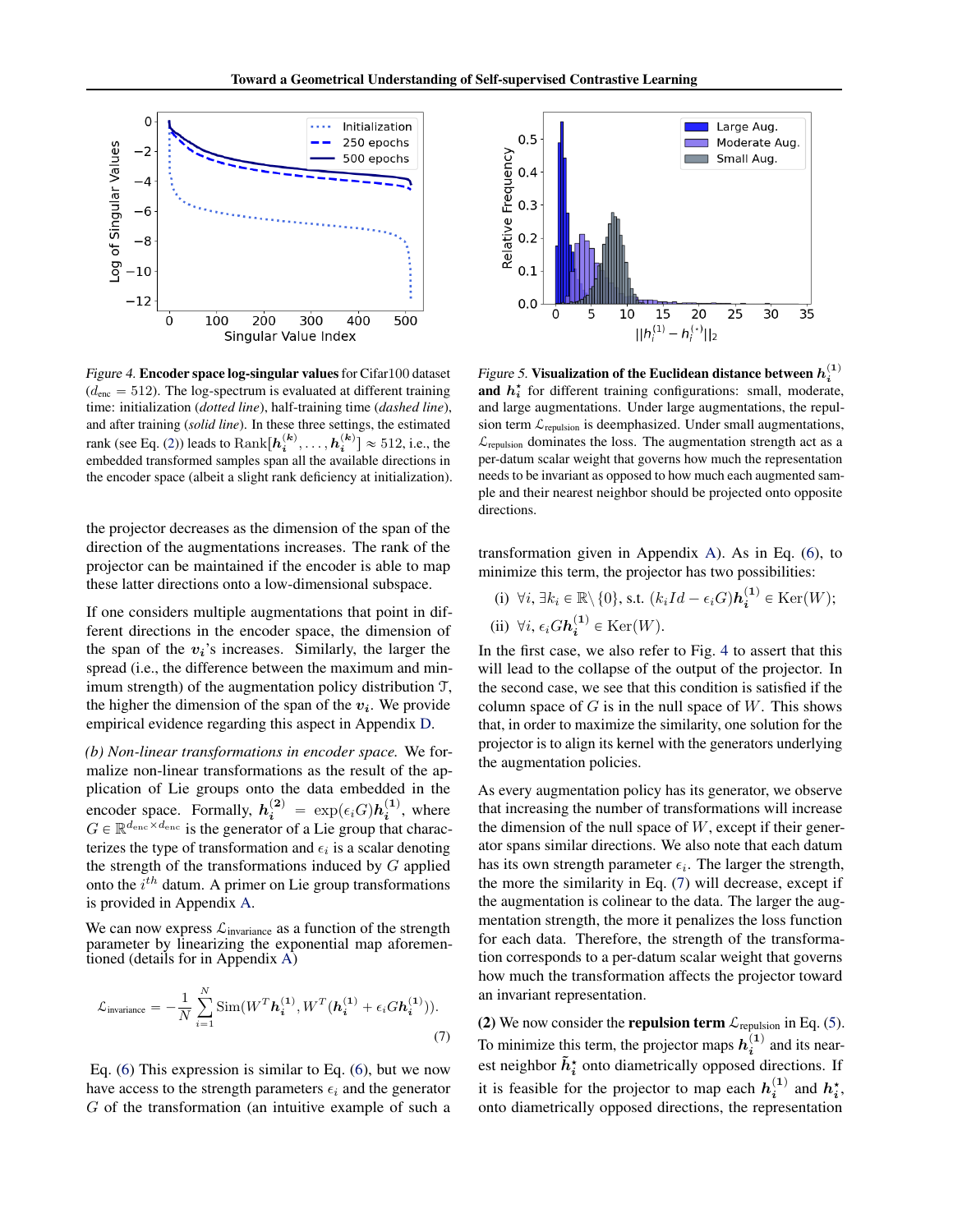

Figure 6. Percentage of matching labels between  $\tilde{h}_i^*$  and  $h_i^{(2)}$  for the 100 fine and 20 coarse labels of the Cifar100 dataset when training with different augmentation strengths. Recall that the index of  $\tilde{h}_i^*$  is determined in the projector space as defined in Proposition [3.1.](#page-3-7) We observe that during training, across all augmentation regimes, the amount of shared semantic information increases. As the augmentation strength increases, the training time for the converge of this semantic sharing increases as well. Under small augmentations it converges after a couple hundred epochs, whereas under large augmentations it did not converge yet after 500 epochs. The strength of the augmentation establishes the trade-off between the invariance and repulsion terms (Sec. [4\)](#page-3-1): under small small augmentations, the repulsion term dominates, which results in a poor representation of the data manifold.

provided would not encapsulate any information regarding the data manifold.

Let us consider the case where, at initialization, the encoder captures salient features of the data, i.e., semantically similar data are nearby. In that case, if  $\mathcal{L}_{repulsion}$  dominates, data that are semantically similar will be pushed away. Thus, for encoder architectures that, at initialization, already capture the salient features of the data, such as resnets and vision transformers, strong augmentations are beneficial to prevent  $\mathcal{L}_{repulsion}$  to dominate. On the contrary, in the case of encoders that are less efficient at capturing the image manifold information, such as MLPs, semantically similar data might not be close to each other in the DNN's embedding, therefore, repulsion is necessary to aim an efficient data embedding.

In Fig. [5](#page-4-2) we provide the histogram of the distances between  $h_i^{(1)}$  and  $\tilde{h}_i^*$ . As we understood from the previous discussions, when the augmentations are small, this distance tends to be higher as the  $\mathcal{L}_{\text{repulsion}}$  term has a greater impact than  $\mathcal{L}_{\text{invariance}}$  on the InfoNCE loss. Conversely, for stronger augmentations, the  $\mathcal{L}_{invariance}$  term dominates.

Therefore, the trade-off between having strong augmentation ( $\mathcal{L}_{\text{invariance}}$  dominates) and having small augmentations ( $\mathcal{L}_{\text{remulsion}}$  dominates) is based on the following factors: *(i)* the number of augmentations,  $(ii)$  the per-sample augmentation strength,  $(iii)$  the initial distribution of the data in the encoder space.

Note that, in this section, we assume that the linearization capability of the resnet with respect to the transformations enables us to express the transformations with respect to the the generator of the transformation and the per-sample strength. In practice, this linearization capability might be <span id="page-5-1"></span>limited, and therefore, the projector discards more than just the generator induced by the augmentation policies. This loss of information has been empirically observed in [\(Chen](#page-9-1) [et al.,](#page-9-1) [2020b;](#page-9-1) [Appalaraju et al.,](#page-8-3) [2020\)](#page-8-3).

# <span id="page-5-0"></span>5. The effect of augmentation strength on the encoder embedding

In this section, we investigate how the augmentations affect the geometry of the representation. Given that the outputs of the projector have equal norm, the upper bound in Eq. [\(3\)](#page-3-2) becomes

<span id="page-5-2"></span>
$$
\mathcal{L}_{\text{Upper}} = \frac{1}{N} \sum_{i=1}^{N} -\beta \delta \mathbf{h_i}^T W W^T \mathbf{h_i^{(1)}} + \log(2(N-1)),
$$
\n(8)

where  $\delta h_i = h_i^{(2)} - \tilde{h}_i^*$ , living in the encoder's output space will be important to describe the geometry of both the encoder and projector. Fig. [7](#page-6-1) presents a cartoon visualization of this geometry.

In Sec. [4](#page-3-1) we showed how the augmentation strength affects the projector's rank. We now provide a different geometrical perspective, where the projector attempts to map  $h_i^{(1)}$  onto an estimate of a manifold tangent space induced by  $\delta h_i$ . We investigate how close to the data manifold this tangent space is and how the strength of the augmentation affects this estimation process. Specific details on manifold tangent plane estimation can be found in [\(Tenenbaum et al.,](#page-10-8) [2000;](#page-10-8) [Bengio & Monperrus,](#page-8-4) [2005;](#page-8-4) [Bengio et al.,](#page-8-5) [2005;](#page-8-5) [Hashimoto](#page-9-12) [et al.,](#page-9-12) [2017\)](#page-9-12).

Data manifold tangent plane estimation: augmentation strengths. We describe here the span of the displacement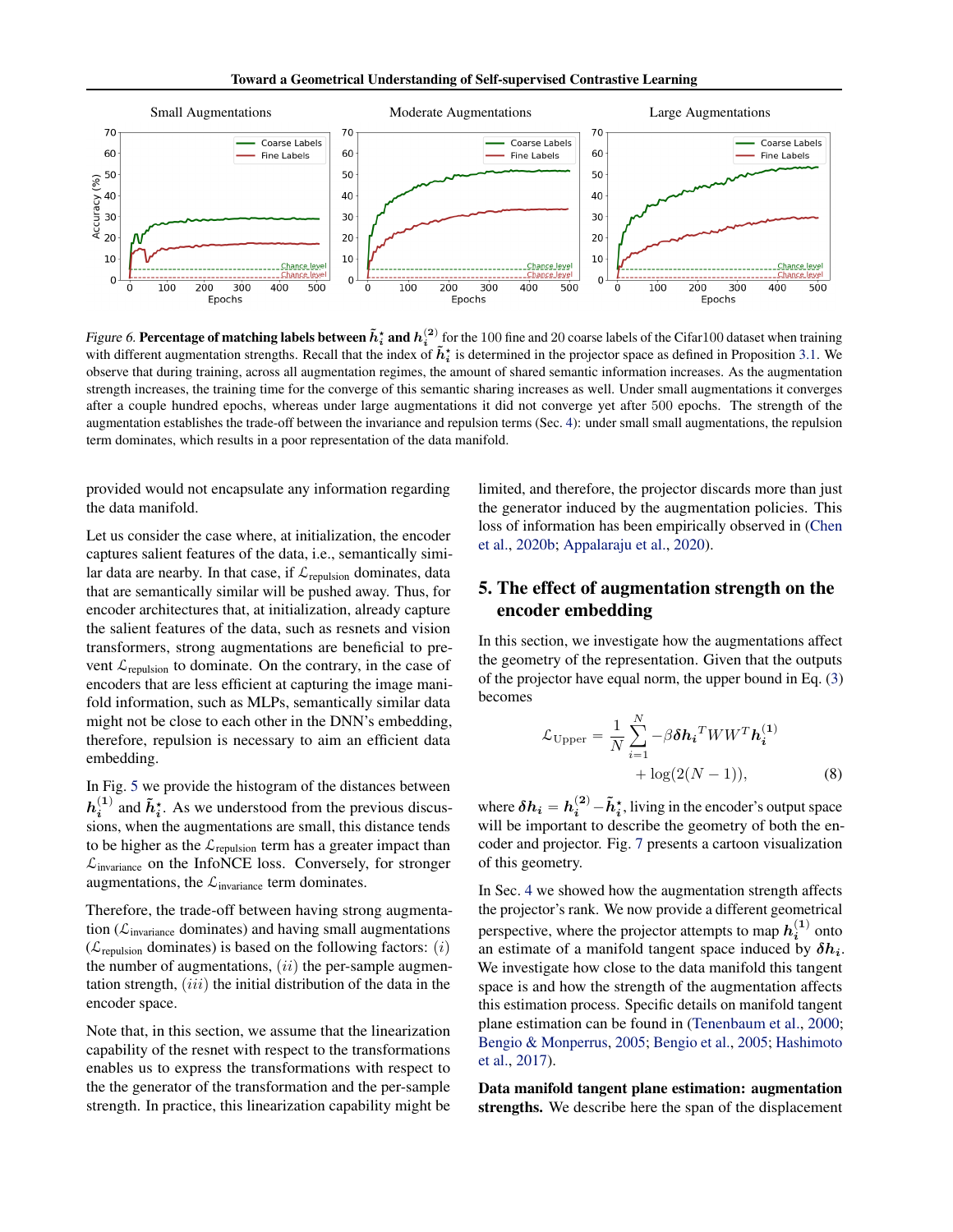vectors,  $\delta h_i$ , and how they evolve during training with respect to the augmentation strength. In order to qualitatively analyze  $\delta h_i$ , we plot in Fig. [6](#page-5-1) the amount of label sharing between  $\tilde{h}_i^*$  and  $h_i^{(2)}$ , as training progresses. Note that Cifar100 contains 100 fine and 20 coarse classes. We observe that semantic similarity between  $h_i^{(2)}$  and  $\tilde{h}_i^*$  increases with the augmentation strength.

In the small augmentations regime, at initialization,  $h_i^{(2)}$ and  $\tilde{h}_i^*$  are close to each other, but do not share the same label. During training, the dissimilarity between  $\tilde{h}_i^{\star}$  and  $h_i^{(1)}$  increases as  $\mathcal{L}_{\text{repulsion}}$  dominates the loss as discussed in Sec. [4](#page-3-1) and observed in Fig. [6.](#page-5-1) The  $\mathcal{L}_{\text{reclusion}}$  term of the loss does not favor specific directions. Therefore, it is hard to characterize how (the approximation of) the data manifold tangent plane in the encoder space evolves during training in the case of small augmentations.

In the large augmentations regime, at initialization,  $h_i^{(2)}$ and  $\tilde{h}_i^*$  are distant from each other (as  $\tilde{h}_i^*$  is near  $\tilde{h}_i^1$ ). Thus, the directions spanned by  $\delta h_i$  are a coarse estimation of the underlying data manifold. However, from Sec. [4,](#page-3-1) we know that during training,  $\mathcal{L}_{\text{invariance}}$  dominates, so that  $h_i^{(2)}$  becomes closer to  $h_i^*$ . Therefore, for large augmentations, the estimation of the data manifold tangent plane becomes finer as training progresses. This phenomenon is observed in Fig. [6,](#page-5-1) where the percentage of  $\tilde{h}_i^*$  sharing similar semantic content with  $h_i^{(2)}$  steadily increases during training.

# <span id="page-6-0"></span>6. The projector's approximate estimation of the data manifold

We now propose to understand the relationship between the noisy estimate of the data manifold tangent space, defined by  $S = \text{Span} \{\delta h_i, i = 1, ..., N\}$ , and the projector. We provide the interpretation of the projector in the encoder output space by considering the column space  $W$ . Specifically, we find that, during training, the span of the projector aligns with the noisy S. Under this geometrical picture, we understand the role of the depth and width of non-linear projector. For sake of clarity, we first develop the case of linear projector, then, we resolve the case of non-linear projector using their continuous and piecewise affine formulation.

Linear Projector. We focus our analysis by considering the following reformulation of Eq. [\(8\)](#page-5-2) in order to describe the role of the projector in the encoder space

$$
\mathcal{L}_{\text{Upper}} = \frac{1}{N} \sum_{i=1}^{N} -\beta \delta \mathbf{h_i}^T \text{Proj}(\mathbf{h_i^{(1)}}) + \log(2(N-1)),
$$
\n(9)

where in the case of a linear projector

$$
\text{Proj}(\boldsymbol{h}_i^{(1)}) = WW^T \boldsymbol{h}_i^{(1)},\tag{10}
$$



<span id="page-6-1"></span>Figure 7. Intuitive illustration of the projector aiming at aligning its column span with the noisy estimate of the data manifold tangent space performed by the encoder. We provide here in the encoder output space the visualization of the noisy estimate of the data manifold: a continuous and piecewise affine surface representing S (top). We shed light on the aim of the projector by zooming inside a region of this estimated manifold: it aligns its column span (yellow) with the local estimated data manifold tangent space. In the case of a linear projector, the column of  $W$ should align with the entire estimated data manifold (top). Therefore forcing the encoder to provide a linear estimate of the data manifold. However, in the case of a non-linear projector, this alignment is performed locally. As the span of the projector is also a continuous and piecewise affine, using a non-linear projector lifts such a constraint on the encoder. The deeper and wider the projector is, the larger is its number of regions, therefore, the less constrained the encoder is with respect to its estimation of the data manifold tangent space. Note that our proposed analysis on the strength of the augmentations can be applied to the non-linear case by considering it locally, i.e., for each local affine map.

i.e., the projection of  $h_i^{(1)}$  onto the column space of W.

To minimize Eq. [\(9\)](#page-6-2),  $W$  should enable the projection of  $h_i^{(1)}$ onto  $\delta h_i$ . Therefore, the columns of W needs to include in their span  $S = \text{Span} \{\delta h_i, i = 1, ..., N\}.$ 

In order to gain insights about the relation of the projector and this subspace, we provide in Fig. [8](#page-7-0) the fraction of variance of  $S$  unexplained by  $W$  as follows

<span id="page-6-3"></span>
$$
\sum_{i} \min_{t_i \in \mathbb{R}^{d_{\text{proj}}}} \|\boldsymbol{\delta h_i} - W t_i\|_2^2 / \sum_{i} \|\boldsymbol{\delta h_i}\|_2^2. \qquad (11)
$$

<span id="page-6-2"></span>We observe that during training, the fraction of variance unexplained decreases, and we posit that the remaining part of the unexplained variance is mainly due to the fact that  $(i)$  the encoder embedding of these semantic directions is non-linear,  $(ii)$  the Resnet18 encoder is not capable of linearizing S.

Our geometrical understanding of the projector can be sum-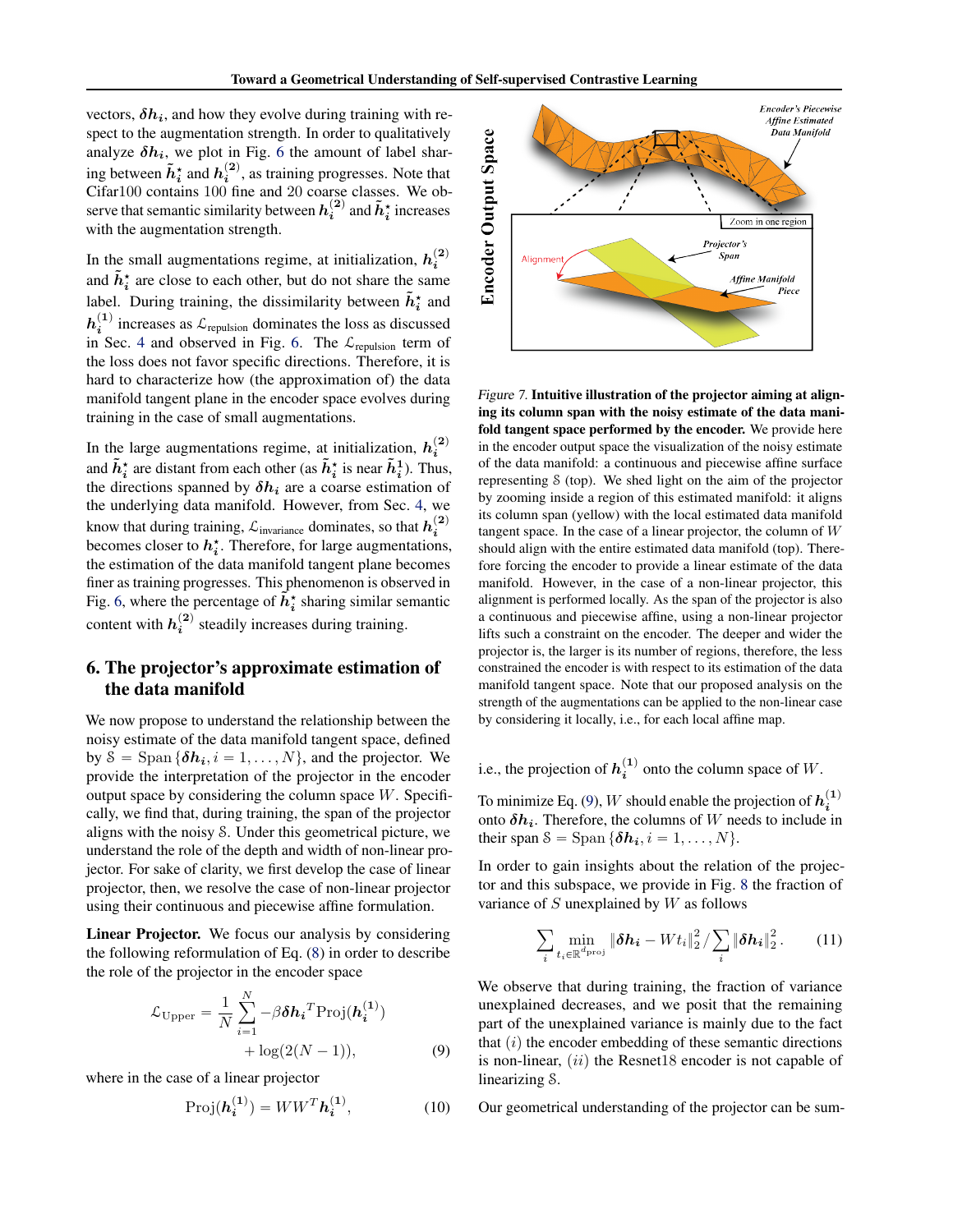

Figure 8. Fraction of variance unexplained, Eq. [\(11\)](#page-6-3), as a measure of misalignment between the column space of the linear **projector** W and S, where  $S = \text{Span} \{ \delta h_i, i = 1, ..., N \}$  defined as (mean and standard deviation over 5 runs). We observe that the amount of unexplained variance decreases drastically after the initialization, showing that the projector attempts to approximates the subspace S.

marized as follows: For each batch, one obtains in the encoder space an estimate of the data manifold directions by taking the difference between  $h_i^{(2)}$  and  $\tilde{h}_i^*$ , then, the projector attempts to fit the subspace spanned by these vectors. Given the nature of this subspace described in Sec. [5,](#page-5-0) we conclude that the projector attempts to align each datum, embedded in the encoder space, onto the directions of the estimated data manifold tangent space. Therefore the projector discards the information that is not part of the subspace S.

From this, we understand that in the case of small augmentations, due to the proximity of  $h_i^{(1)}$ ,  $h_i^{(2)}$ , and  $\tilde{h}_i^*$  at initialization, the error performed by the projector is small in order to obtain the desired projections. This also highlights why, in Fig. [1,](#page-0-0) the rank of the projector is not modified when training under small augmentations as its objective is already reached at initialization.

Non-linear Projector. We now discuss how the width and depth of a non-linear projector affects its objective of projecting each  $h_i^{(1)}$  onto  $\delta h_i$ . In particular, we show that when using an MLP, the approximation of S is performed locally, i.e., each part of the encoder output space will be mapped by a different (local) affine transformation induced by the projector. Each affine transformation depends on both the type of non-linearity and the weights of the projector's MLP. Therefore, the aforementioned discussions regarding the strength of the augmentations transfer to this case in a local manner.

We consider MLP projectors employing non-linearities such as (leaky-)ReLU, which are continuous piecewise affine op-

erators living on a partition  $\Omega$  of  $\mathbb{R}^{d_{enc}}$ , i.e., the encoder's output space. In fact, the projector acts as an affine transformation for each non-overlapping region of the encoder space. For more details regarding this approach for partitioning the input space of deep neural network, the reader should refer to [\(Balestriero et al.,](#page-8-6) [2018;](#page-8-6) [2019;](#page-8-7) [Cosentino](#page-9-13) [et al.,](#page-9-13) [2020\)](#page-9-13). These MLPs can be expressed using the following closed-form (zeros-bias MLP projector is used for the sake of clarity)

$$
g(\boldsymbol{h}_{i}^{(k)}) = \sum_{\omega \in \Omega} 1_{\{\boldsymbol{h}_{i}^{(k)} \in \omega\}} \left( W_{\omega}^{T} \boldsymbol{h}_{i}^{(k)} \right), \quad (12)
$$

<span id="page-7-0"></span>where  $\Omega$  defines a partition of  $\mathbb{R}^{d_{\text{enc}}}$ .

For each region  $\omega \in \Omega$  in the encoder's output space, the projector acts as a linear mapping, defined by  $W_{\omega}$ . It is now clear that whereas in the linear case the InfoNCE loss adjusts  $\text{Proj}(\boldsymbol{h^{(1)}_i}) = W W^T \boldsymbol{h^{(1)}_i}$  to fit  $\delta \boldsymbol{h_i}$ , in the nonlinear case, this fitting is performed locally; for each region  $\omega$  in the encoder space, the corresponding  $W_{\omega}$  is trained to fit the  $h_i^{(1)}$  samples belonging to the region  $\omega$  onto the subspace S. This is formally described as  $\text{Proj}(h_i^{(1)}) =$  $W_\omega W_\omega^T\boldsymbol{h^{(1)}_i}|\boldsymbol{h^{(1)}_i}\in\omega\Big\}\approx\boldsymbol{\delta h_i}.$ 

The deeper and wider the MLP is, the number of regions  $\omega$  increases and their volumes surely decrease. Therefore, the granularity of the projection and the fitting of the displacement vector  $\delta h_i$  is getting more refined as the depth increases (Montúfar et al., [2021\)](#page-10-9). This interpretation helps us understand why in [\(Chen et al.,](#page-9-14) [2020d\)](#page-9-14), it was empirically shown that having deeper and larger MLPs could help to improve the accuracy of downstream tasks. In fact, a linear projector forces the encoder to linearize the subspace S, while in the case of a non-linear projector, these directions can be mapped to a non-linear manifold (under the constraint that the projector's MLP can fit it). The wider and deeper the MLP, the less the encoder is constrained.

### 7. Related Work

We summarize in Table [3](#page-8-8) the main differences with the related work. There are three key aspects differentiating this work. (a) Encoder Analysis: We provide both theoretical and empirical insights on the encoder embedding, i.e., the actual output used for downstream tasks. In contrast, the authors in [\(Jing et al.,](#page-9-5) [2021\)](#page-9-5) do not analyze the learning in the encoding network. They investigate an end-to-end linear network that directly connects the input to the overall output fed to the loss function. Similarly,[\(Wang & Isola,](#page-10-10) [2020\)](#page-10-10) analyzes theoretically an end-to-end network mapping the input to output living on the unit sphere and fed into the loss function. (b) Nonlinear Projector: Our analysis describes how a nonlinear projector impacts the encoder embedding and analyze the effect of its depth and width on the geometry of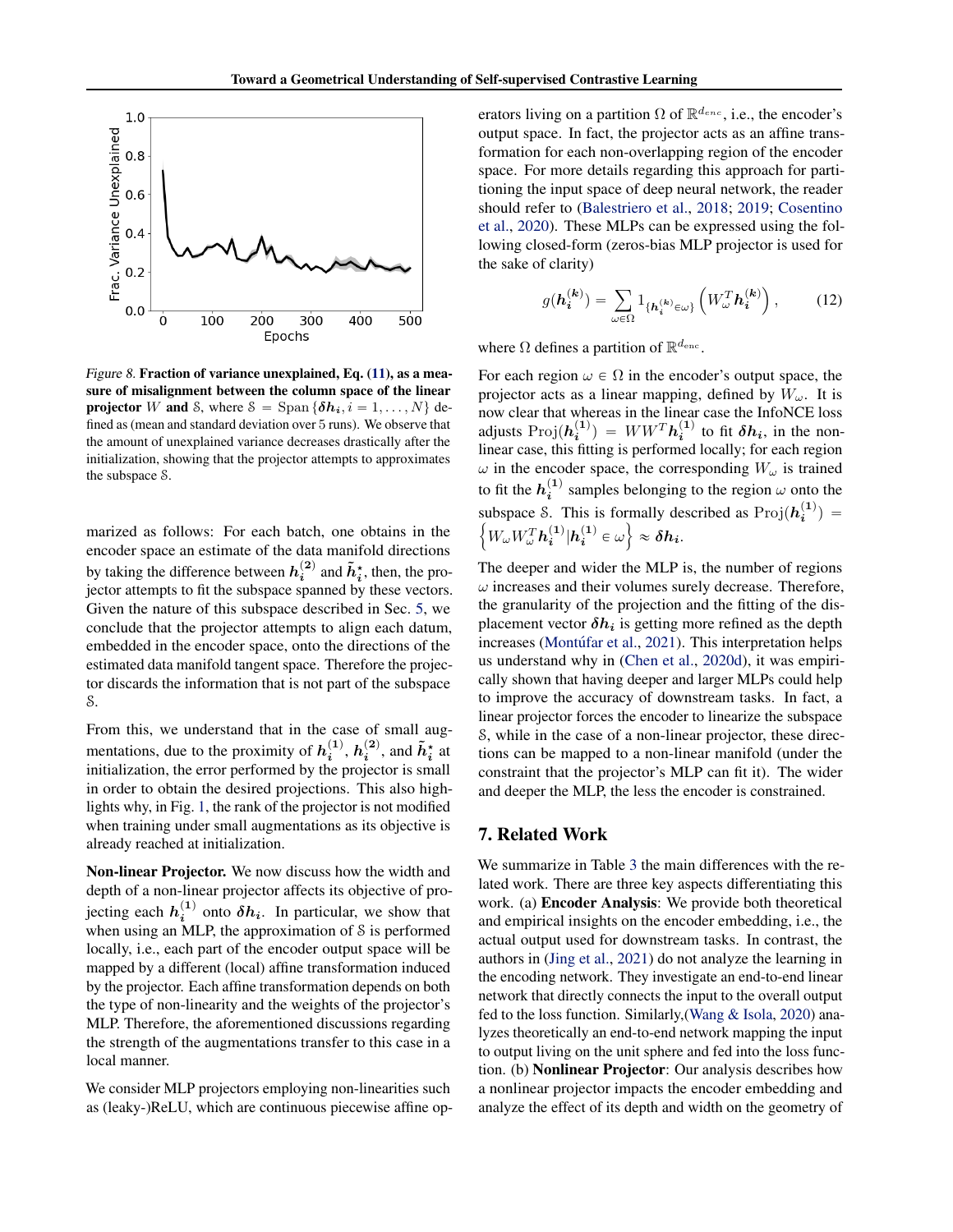Toward a Geometrical Understanding of Self-supervised Contrastive Learning

<span id="page-8-8"></span>

| <i>lable 3.</i> Related Work Table. Conv stands for conventional. |                             |                      |                            |           |                                  |                |  |  |  |
|-------------------------------------------------------------------|-----------------------------|----------------------|----------------------------|-----------|----------------------------------|----------------|--|--|--|
|                                                                   | <b>DNN Mapping Insights</b> |                      | Data Augmentation Insights |           |                                  |                |  |  |  |
|                                                                   | Encoder                     | Projector            | Theoretical                | Empirical | Theoretical Aug.                 | Empirical Aug. |  |  |  |
|                                                                   | Analysis                    | Analysis             | Analysis                   | Analysis  | Model                            | Model          |  |  |  |
| Our work                                                          | Yes                         | Linear \Nonlinear    | Encoder                    | Encoder   | Lie generator                    | Conv. practice |  |  |  |
| (Jing et al., 2021)                                               | No.                         | Linear               | Projector                  | Encoder   | Additive noise                   | Gaussian noise |  |  |  |
| (Huang et al., 2021)                                              | No separate analysis        |                      | Projector                  | Encoder   | $(\sigma, \delta)$ -augmentation | Conv. practice |  |  |  |
| (Wang & Isola, 2020)                                              | No separate analysis        |                      | Projector                  | Encoder   |                                  | Conv. practice |  |  |  |
| (HaoChen et al., 2021)                                            | No separate analysis        |                      | Projector                  |           | Gaussian noise                   |                |  |  |  |
| (Tian et al., 2020)                                               |                             | No separate analysis | Projector                  | Encoder   |                                  | Conv. practice |  |  |  |
| (Wang & Liu, 2021)                                                |                             | No separate analysis |                            | Encoder   |                                  | Conv. practice |  |  |  |

Table 3. Related Work Table. Conv stands for conventional.

the encoder. (c) Lie generator modeling of data augmentations: We consider Lie group transformations in the latent space as a way to model gentle augmentations (Sec. 4.1.b). This is motivated by the fact that the encoder output is a continuous piecewise affine low dimensional manifold [\(Ansuini](#page-8-9) [et al.,](#page-8-9) [2019;](#page-8-9) [Balestriero et al.,](#page-8-7) [2019\)](#page-8-7), in which the Lie group defines transformations between points that can model those observed in various natural datasets [\(Connor et al.,](#page-9-17) [2021;](#page-9-17) [Cosentino et al.,](#page-9-18) [2022\)](#page-9-18). While existing approaches [\(Jing](#page-9-5) [et al.,](#page-9-5) [2021;](#page-9-5) [Huang et al.,](#page-9-15) [2021;](#page-9-15) [HaoChen et al.,](#page-9-16) [2021\)](#page-9-16) are distance-based, our provides a way to capture geometric information via the Lie generator.

### 8. Conclusions

In this work, we have investigated the intricate relationship between the strength of the policy augmentations, the encoder representation, and the projector's effective dimensionality in the context of self-supervised learning. Our analysis justify the use of large augmentations in practice. Under small augmentations, the data representations are haphazardly mutually repulsed, leading them to reflect the semantics poorly. However, under large augmentations, SSL attempts to approximate the data manifold, extracting in the process useful representation for downstream transfer tasks. Generally, our analysis provides the foundations for further understanding and improvements of SSL.

### 9. Acknowledgement

This material is supported by Defense Advanced Research Projects Agency (DARPA) under the Learning with Less Labels (LwLL) program.

### References

<span id="page-8-9"></span>Ansuini, A., Laio, A., Macke, J. H., and Zoccolan, D. Intrinsic dimension of data representations in deep neural networks. *CoRR*, abs/1905.12784, 2019. URL <http://arxiv.org/abs/1905.12784>.

- <span id="page-8-3"></span>Appalaraju, S., Zhu, Y., Xie, Y., and Fehérvári, I. Towards good practices in self-supervised representation learning, 2020.
- <span id="page-8-7"></span>Balestriero, R., Cosentino, R., Aazhang, B., and Baraniuk, R. The geometry of deep networks: Power diagram subdivision. *Advances in Neural Information Processing Systems*, 32:15832–15841, 2019.
- <span id="page-8-6"></span>Balestriero, R. et al. A spline theory of deep learning. In *International Conference on Machine Learning*, pp. 374– 383. PMLR, 2018.
- <span id="page-8-1"></span>Bardes, A., Ponce, J., and LeCun, Y. Vicreg: Varianceinvariance-covariance regularization for self-supervised learning. *CoRR*, abs/2105.04906, 2021. URL [https:](https://arxiv.org/abs/2105.04906) [//arxiv.org/abs/2105.04906](https://arxiv.org/abs/2105.04906).
- <span id="page-8-4"></span>Bengio, Y. and Monperrus, M. Non-local manifold tangent learning. *Advances in Neural Information Processing Systems*, 17(1):129–136, 2005.
- <span id="page-8-5"></span>Bengio, Y., Larochelle, H., and Vincent, P. Non-local manifold parzen windows. In *NIPS*, volume 18, pp. 115–122, 2005.
- <span id="page-8-2"></span>Caron, M., Bojanowski, P., Joulin, A., and Douze, M. Deep clustering for unsupervised learning of visual features. *CoRR*, abs/1807.05520, 2018. URL [http://arxiv.](http://arxiv.org/abs/1807.05520) [org/abs/1807.05520](http://arxiv.org/abs/1807.05520).
- <span id="page-8-10"></span>Caron, M., Misra, I., Mairal, J., Goyal, P., Bojanowski, P., and Joulin, A. Unsupervised learning of visual features by contrasting cluster assignments. *CoRR*, abs/2006.09882, 2020. URL [https://arxiv.org/](https://arxiv.org/abs/2006.09882) [abs/2006.09882](https://arxiv.org/abs/2006.09882).
- <span id="page-8-0"></span>Caron, M., Touvron, H., Misra, I., Jégou, H., Mairal, J., Bojanowski, P., and Joulin, A. Emerging properties in self-supervised vision transformers. *CoRR*, abs/2104.14294, 2021. URL [https://arxiv.org/](https://arxiv.org/abs/2104.14294) [abs/2104.14294](https://arxiv.org/abs/2104.14294).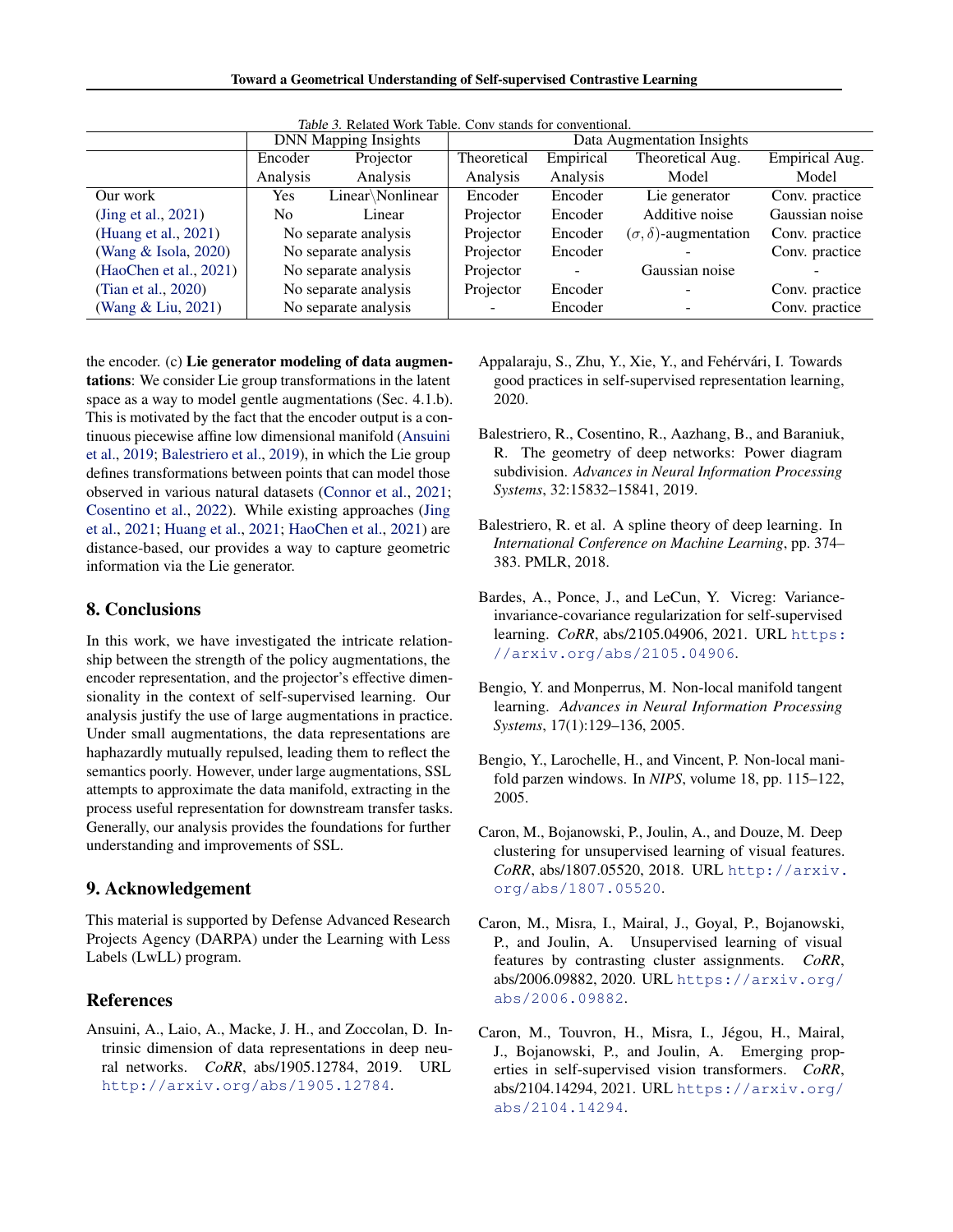- <span id="page-9-8"></span>Chen, T., Kornblith, S., Norouzi, M., and Hinton, G. A simple framework for contrastive learning of visual representations, 2020a.
- <span id="page-9-1"></span>Chen, T., Kornblith, S., Norouzi, M., and Hinton, G. E. A simple framework for contrastive learning of visual representations. *CoRR*, abs/2002.05709, 2020b. URL <https://arxiv.org/abs/2002.05709>.
- <span id="page-9-0"></span>Chen, T., Kornblith, S., Swersky, K., Norouzi, M., and Hinton, G. Big self-supervised models are strong semisupervised learners. *arXiv preprint arXiv:2006.10029*, 2020c.
- <span id="page-9-14"></span>Chen, T., Kornblith, S., Swersky, K., Norouzi, M., and Hinton, G. E. Big self-supervised models are strong semisupervised learners. *CoRR*, abs/2006.10029, 2020d. URL <https://arxiv.org/abs/2006.10029>.
- <span id="page-9-17"></span>Connor, M., Canal, G., and Rozell, C. Variational autoencoder with learned latent structure. In *International Conference on Artificial Intelligence and Statistics*, pp. 2359– 2367. PMLR, 2021.
- <span id="page-9-13"></span>Cosentino, R., Balestriero, R., Baraniuk, R. G., and Aazhang, B. Provable finite data generalization with group autoencoder. *CoRR*, abs/2009.09525, 2020. URL <https://arxiv.org/abs/2009.09525>.
- <span id="page-9-18"></span>Cosentino, R., Balestriero, R., Baranuik, R., and Aazhang, B. Deep autoencoders: From understanding to generalization guarantees. In Bruna, J., Hesthaven, J., and Zdeborova, L. (eds.), *Proceedings of the 2nd Mathematical and Scientific Machine Learning Conference*, volume 145 of *Proceedings of Machine Learning Research*, pp. 197–222. PMLR, 16–19 Aug 2022. URL [https://proceedings.mlr.press/](https://proceedings.mlr.press/v145/cosentino22a.html) [v145/cosentino22a.html](https://proceedings.mlr.press/v145/cosentino22a.html).
- <span id="page-9-6"></span>Cubuk, E. D., Zoph, B., Shlens, J., and Le, Q. V. Randaugment: Practical data augmentation with no separate search. *CoRR*, abs/1909.13719, 2019. URL [http:](http://arxiv.org/abs/1909.13719) [//arxiv.org/abs/1909.13719](http://arxiv.org/abs/1909.13719).
- <span id="page-9-11"></span>Daneshmand, H., Kohler, J., Bach, F., Hofmann, T., and Lucchi, A. Batch normalization provably avoids ranks collapse for randomly initialised deep networks. In Larochelle, H., Ranzato, M., Hadsell, R., Balcan, M. F., and Lin, H. (eds.), *Advances in Neural Information Processing Systems*, volume 33, pp. 18387–18398. Curran Associates, Inc., 2020. URL [https://proceedings.](https://proceedings.neurips.cc/paper/2020/file/d5ade38a2c9f6f073d69e1bc6b6e64c1-Paper.pdf) [neurips.cc/paper/2020/file/](https://proceedings.neurips.cc/paper/2020/file/d5ade38a2c9f6f073d69e1bc6b6e64c1-Paper.pdf) [d5ade38a2c9f6f073d69e1bc6b6e64c1-Paper](https://proceedings.neurips.cc/paper/2020/file/d5ade38a2c9f6f073d69e1bc6b6e64c1-Paper.pdf). [pdf](https://proceedings.neurips.cc/paper/2020/file/d5ade38a2c9f6f073d69e1bc6b6e64c1-Paper.pdf).
- <span id="page-9-3"></span>Dwibedi, D., Aytar, Y., Tompson, J., Sermanet, P., and Zisserman, A. With a little help from my friends: Nearestneighbor contrastive learning of visual representations. *CoRR*, abs/2104.14548, 2021a. URL [https://arxiv.](https://arxiv.org/abs/2104.14548) [org/abs/2104.14548](https://arxiv.org/abs/2104.14548).
- <span id="page-9-10"></span>Dwibedi, D., Aytar, Y., Tompson, J., Sermanet, P., and Zisserman, A. With a little help from my friends: Nearestneighbor contrastive learning of visual representations, 2021b.
- <span id="page-9-4"></span>Ericsson, L., Gouk, H., and Hospedales, T. M. How well do self-supervised models transfer? *CoRR*, abs/2011.13377, 2020. URL [https://arxiv.org/](https://arxiv.org/abs/2011.13377) [abs/2011.13377](https://arxiv.org/abs/2011.13377).
- <span id="page-9-2"></span>Grill, J., Strub, F., Altché, F., Tallec, C., Richemond, P. H., Buchatskaya, E., Doersch, C., Pires, B. A., Guo, Z. D., ´ Azar, M. G., Piot, B., Kavukcuoglu, K., Munos, R., and Valko, M. Bootstrap your own latent: A new approach to self-supervised learning. *CoRR*, abs/2006.07733, 2020. URL <https://arxiv.org/abs/2006.07733>.
- <span id="page-9-19"></span>Hall, B. *Lie Groups, Lie Algebras, and Representations: an Elementary Introduction*, volume 222. Springer, 2015.
- <span id="page-9-16"></span>HaoChen, J. Z., Wei, C., Gaidon, A., and Ma, T. Provable guarantees for self-supervised deep learning with spectral contrastive loss. *Advances in Neural Information Processing Systems*, 34, 2021.
- <span id="page-9-12"></span>Hashimoto, T. B., Liang, P. S., and Duchi, J. C. Unsupervised transformation learning via convex relaxations. In Guyon, I., Luxburg, U. V., Bengio, S., Wallach, H., Fergus, R., Vishwanathan, S., and Garnett, R. (eds.), *Advances in Neural Information Processing Systems*, volume 30. Curran Associates, Inc., 2017. URL [https://proceedings.](https://proceedings.neurips.cc/paper/2017/file/86a1793f65aeef4aeef4b479fc9b2bca-Paper.pdf) [neurips.cc/paper/2017/file/](https://proceedings.neurips.cc/paper/2017/file/86a1793f65aeef4aeef4b479fc9b2bca-Paper.pdf) [86a1793f65aeef4aeef4b479fc9b2bca-Paper](https://proceedings.neurips.cc/paper/2017/file/86a1793f65aeef4aeef4b479fc9b2bca-Paper.pdf). [pdf](https://proceedings.neurips.cc/paper/2017/file/86a1793f65aeef4aeef4b479fc9b2bca-Paper.pdf).
- <span id="page-9-9"></span>He, K., Fan, H., Wu, Y., Xie, S., and Girshick, R. Momentum contrast for unsupervised visual representation learning, 2020.
- <span id="page-9-15"></span>Huang, W., Yi, M., and Zhao, X. Towards the generalization of contrastive self-supervised learning. *arXiv preprint arXiv:2111.00743*, 2021.
- <span id="page-9-5"></span>Jing, L., Vincent, P., LeCun, Y., and Tian, Y. Understanding dimensional collapse in contrastive self-supervised learning. *CoRR*, abs/2110.09348, 2021. URL [https:](https://arxiv.org/abs/2110.09348) [//arxiv.org/abs/2110.09348](https://arxiv.org/abs/2110.09348).
- <span id="page-9-7"></span>Krizhevsky, A., Hinton, G., et al. Learning multiple layers of features from tiny images. 2009.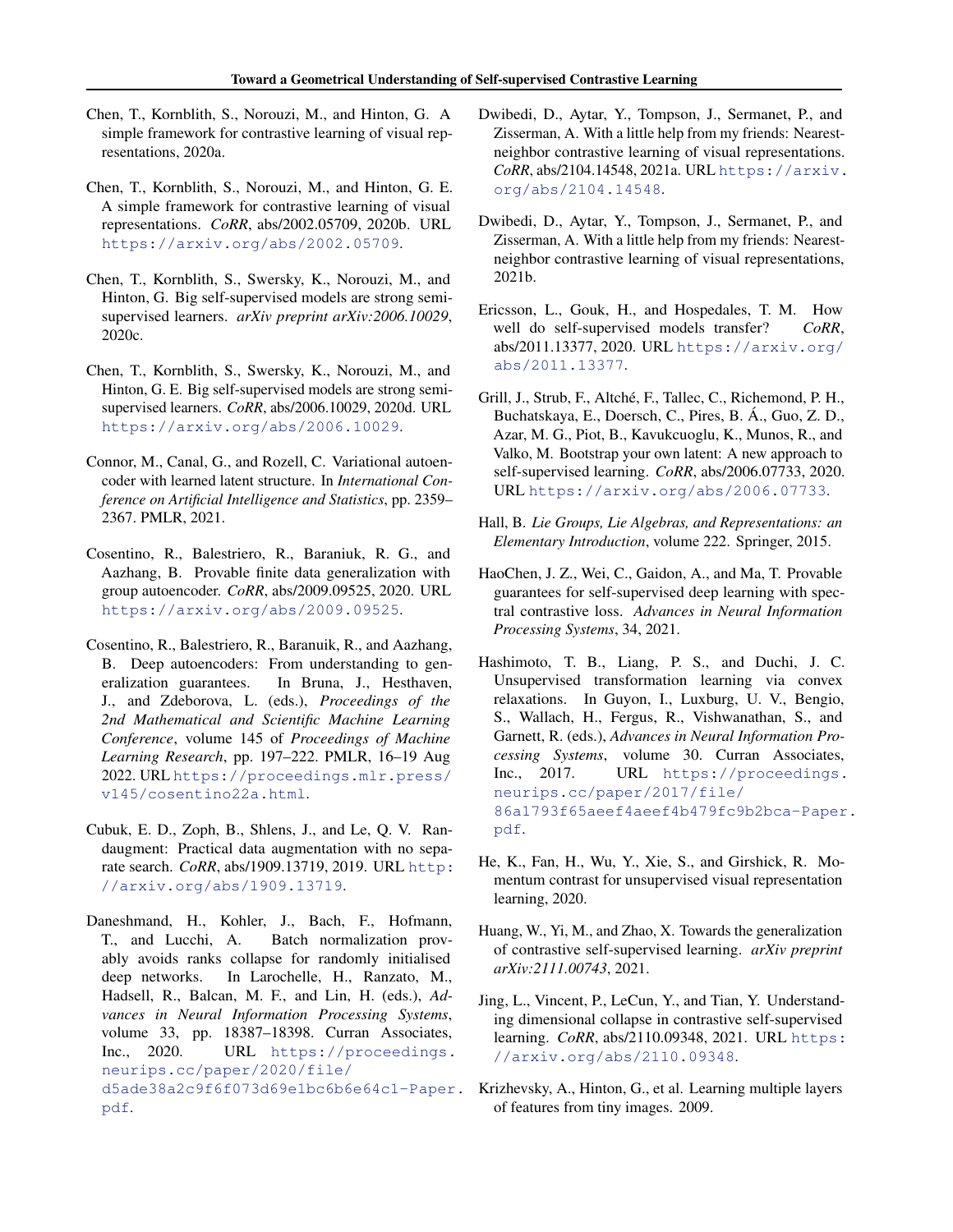- <span id="page-10-2"></span>Li, J., Zhou, P., Xiong, C., Socher, R., and Hoi, S. C. H. Prototypical contrastive learning of unsupervised representations. *CoRR*, abs/2005.04966, 2020. URL [https:](https://arxiv.org/abs/2005.04966) [//arxiv.org/abs/2005.04966](https://arxiv.org/abs/2005.04966).
- <span id="page-10-0"></span>Misra, I. and van der Maaten, L. Self-supervised learning of pretext-invariant representations. *CoRR*, abs/1912.01991, 2019a. URL [http://arxiv.org/](http://arxiv.org/abs/1912.01991) [abs/1912.01991](http://arxiv.org/abs/1912.01991).
- <span id="page-10-6"></span>Misra, I. and van der Maaten, L. Self-supervised learning of pretext-invariant representations, 2019b.
- <span id="page-10-9"></span>Montúfar, G., Ren, Y., and Zhang, L. Sharp bounds for the number of regions of maxout networks and vertices of minkowski sums, 2021.
- <span id="page-10-8"></span>Tenenbaum, J. B., De Silva, V., and Langford, J. C. A global geometric framework for nonlinear dimensionality reduction. *science*, 290(5500):2319–2323, 2000.
- <span id="page-10-3"></span>Tian, Y., Sun, C., Poole, B., Krishnan, D., Schmid, C., and Isola, P. What makes for good views for contrastive learning. *CoRR*, abs/2005.10243, 2020. URL [https:](https://arxiv.org/abs/2005.10243) [//arxiv.org/abs/2005.10243](https://arxiv.org/abs/2005.10243).
- <span id="page-10-4"></span>van den Oord, A., Li, Y., and Vinyals, O. Representation learning with contrastive predictive coding, 2019.
- <span id="page-10-11"></span>Wang, F. and Liu, H. Understanding the behaviour of contrastive loss. In *Proceedings of the IEEE/CVF conference on computer vision and pattern recognition*, pp. 2495– 2504, 2021.
- <span id="page-10-10"></span>Wang, T. and Isola, P. Understanding contrastive representation learning through alignment and uniformity on the hypersphere. *CoRR*, abs/2005.10242, 2020. URL <https://arxiv.org/abs/2005.10242>.
- <span id="page-10-7"></span>Yeh, C.-H., Hong, C.-Y., Hsu, Y.-C., Liu, T.-L., Chen, Y., and LeCun, Y. Decoupled contrastive learning. *arXiv preprint arXiv:2110.06848*, 2021.
- <span id="page-10-5"></span>You, Y., Gitman, I., and Ginsburg, B. Large batch training of convolutional networks. *arXiv preprint arXiv:1708.03888*, 2017.
- <span id="page-10-1"></span>Zbontar, J., Jing, L., Misra, I., LeCun, Y., and Deny, S. Barlow twins: Self-supervised learning via redundancy reduction. *CoRR*, abs/2103.03230, 2021. URL [https:](https://arxiv.org/abs/2103.03230) [//arxiv.org/abs/2103.03230](https://arxiv.org/abs/2103.03230).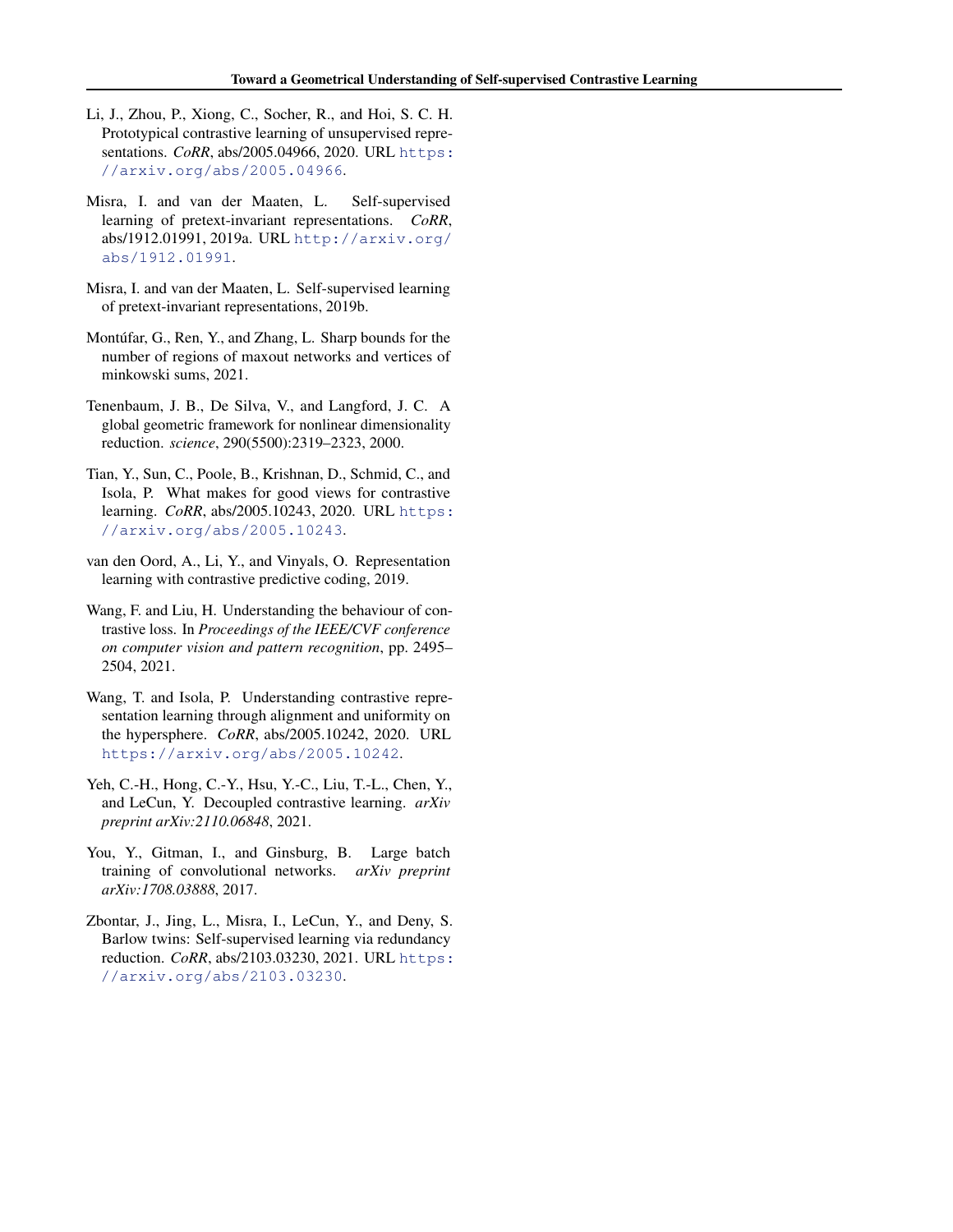### <span id="page-11-1"></span>A. Lie Group

A Lie group is a group that is a differentiable manifold. For instance, the group of rotation  $SO(2)$  =  $cos(\theta) - sin(\theta)$  $\begin{array}{ll} \cos(\theta) & -\sin(\theta) \\ \sin(\theta) & \cos(\theta) \end{array} \Big) \, |\theta \in \mathbb{R}/2\pi\mathbb{Z} \Big\} \, .$ 

One of the main advantage of having a group with a differentiable manifold structure is that it can be defined by an \* One of the main advantage of having a group<br>exponential map:  $SO(2) = \begin{cases} \exp(\theta G) & 0 \\ 1 & 0 \end{cases}$ group with a differentiable manifold structure is that it can be defined by an  $\begin{pmatrix} 0 & -1 \\ 1 & 0 \end{pmatrix}$ ,  $\theta \in \mathbb{R}/2\pi\mathbb{Z}$ , where G is the infinitesimal operator of the group. The infinitesimal operator  $G$  is thus encapsulating the group information.

The group action, defined as  $g_{\epsilon} \cdot x = \exp(\epsilon G)x$ , that is,  $\exp(\epsilon G)$  corresponds to the mapping induced by the action of the group element  $g_{\epsilon}$  onto the data x.

One can exploit the Taylor series expansion of the exponential map to obtain its linearized version

$$
g \cdot x = \exp(\epsilon G)x \approx (I + \epsilon G)x \tag{13}
$$

where x is the data and  $\exp(\epsilon G)x$  its transformed version with respect to the group induced by the generator G. For more details regarding Lie group and the exponential map refer to [\(Hall,](#page-9-19) [2015\)](#page-9-19).

#### <span id="page-11-0"></span>B. The InfoNCE Framework

We begin our analysis by considering the InfoNCE loss function, this loss function is commonly used in contrastive learning frameworks and has the benefit of providing multiple equivalent formulations that ease the derivation of insights regarding self-supervised learning embedding. In this section, we propose first a novel formulation of the InfoNCE which allows us to formalize common intuitions regarding contrastive learning losses. We then leverage this reformulation to provide an upper bound of the InfoNCE loss that will be central to our analysis regarding the role and properties of the projector. W.l.o.g. the proof will be first derived with  $||f_i^{(k)}|| = 1$  to not introduce further notations.

The following proposition is a re-expression of the InfoNCE that allows us to consider this loss function as a regularized non-contrastive loss function where the regularizations provides insights into how this loss is actually behaving.

<span id="page-11-3"></span>Proposition B.1. *The infoNCE can be reformulated as*

<span id="page-11-2"></span>
$$
\mathcal{L}_{\text{infoNCE}} = \frac{1}{N} \sum_{i=1}^{N} \left( -\beta f_i^{(1)^T} f_i^{(2)} - \beta f_i^{(1)^T} \mathbb{E}_{\mathcal{D}_{-i}}[\tilde{f}] + H(\mathcal{D}_{-i}) \right)
$$
(14)

where, *H* denotes the entropy,  $\mathcal{D}_{-i}$  is a probability distribution such that  $p_{\mathcal{D}_{-i}}(\tilde{f}_l;\beta)$  =  $\exp\left(\beta f_i^{(1)^T} \tilde{f}_l\right)$ ř  $\frac{\left(\mathcal{L}^T\right)^T}{k \in B_{-i}} \exp\left(\beta f_i^{(1)^T} \tilde{f}_k\right)}$  and recall that  $\left\{ \tilde{f}_l : l \in B_{-i} \right\}$  $=$ !<br>!  $f_j^{(k)}$ :  $j \neq i, k = 1, 2$  $\mathbf{r}$ *(Proof in App[.C.1\)](#page-12-1).*

When minimizing Eq. [14,](#page-11-2) the first term forces the two augmented data in the projector space to be as similar as possible, which is the intuition behind most self-supervised learning losses. Note that only relying on such a similarity loss often leads to the collapse of the representation, that is one issue that is tackled in non-contrastive self-supervised learning using various hacks [\(Caron et al.,](#page-8-10) [2020;](#page-8-10) [Grill et al.,](#page-9-2) [2020\)](#page-9-2).

How InfoNCE selects its negative pairs? From Proposition [B.1,](#page-11-3) we observe that, when training under the InfoNCE, two additional terms act as a regularization to this non-contrastive similarity loss function, hindering the representation's collapse. In particular, the second term,  $\beta f_i^{(1)^T} \mathbb{E}_{\mathcal{D}_{-i}}[\tilde{f}]$ , pushes the first augmented data in the projector space to be as different as possible to a weighted average of the other data. This expectation is dependant on the probability distribution  $\mathcal{D}_{-i}$ , which assigns high probability to data that are similar to  $f_i^{(1)}$ . Thus, the more the  $f_i^{(1)}$  resembles  $\tilde{f}_i$ , the more they account for the loss, and hence the more they tend to be repelled. Now, it is clear that if the distribution  $D_{-i}$  is uniform, then all the data will tend to account for the same error. The third term avoids this by forcing this distribution to be with local support, and therefore, only consider a few instances of  $\tilde{f}_l$ , in particular, the ones that are the most similar to  $f_i^{(1)}$ . This last term thus enforces the  $\tilde{f}_l$  to be different from each other by being repelled with different strength from  $f_i^{(1)}$ .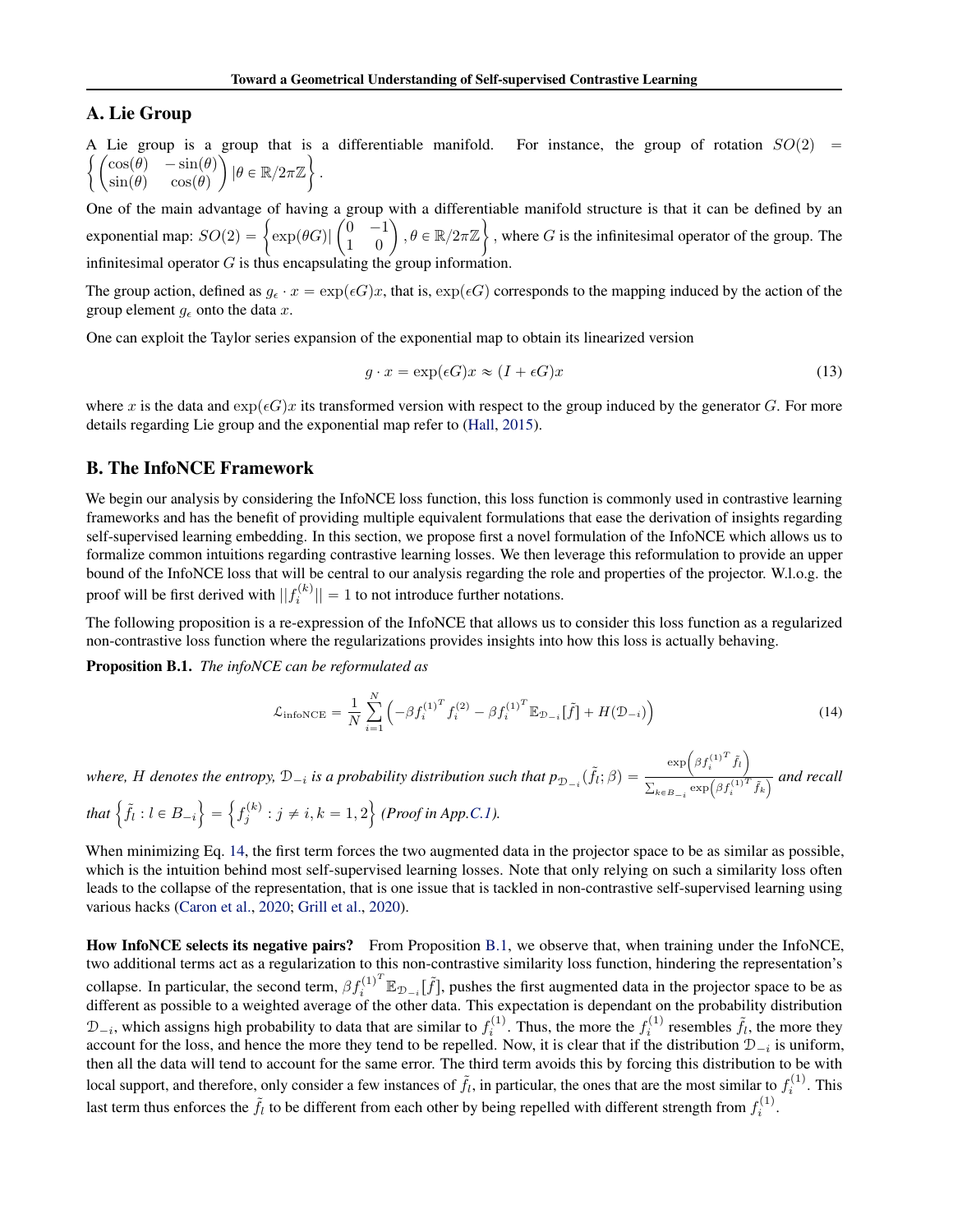How does the temperature parameter affects these regularizations? From the Proposition [B.1,](#page-11-3) we develop some understanding regarding the temperature parameter  $\beta$ ; in particular, this parameter influences the distribution  $\mathcal{D}_{-i}$ , which in turn, characterizes how local or global is the data taken into account into the repulsion process allowing to the differentiation between every data embedding. We first observe that, when  $\beta \to +\infty$ ,  $\mathbb{E}_{\mathcal{D}_{-i}}[\tilde{f}] = \arg \max_{\tilde{f}_l, l \in B_{-i}} f_i^{(1)^T}$  $\hat{f}_i^{(1)^T}$   $\tilde{f}_l$ , which induces that only the closest data from  $f_i^{(1)}$  that is not  $f_i^{(2)}$  is taken into account in the error. Besides, when  $\beta \to \infty$ ,  $H(\mathcal{D}_{-i}) \to 0$ , therefore, this regularization term does not affect the loss function. This shows that increasing the temperature parameter reduces the support of the candidates for negative pairs and that the ones considered are the ones most similar to the considered data. Therefore, the temperature parameter effects the support of the per data distribution underlying the regularisation terms,  $f_i^{(1)^T} \mathbb{E}_{\mathcal{D}_{-i}}[\tilde{f}]$  and  $H(\mathcal{D}_{-i})$ . From this, it is clear that having only one temperature parameter for the entire dataset is not adequate, as the locality of the distribution should be aligned with the volume of the data required to be repelled.

### <span id="page-12-1"></span>C. Proofs

#### C.1. Proposition [B.1](#page-11-3)

*Proof.*

$$
\mathcal{L}_{\text{infoNCE}} = -\frac{1}{N} \sum_{i=1}^{N} \log \left( \frac{\exp \left( \beta f_i^{(1)^T} f_i^{(2)} \right)}{\sum_{l \in B_{-i}} \exp \left( \beta f_i^{(1)^T} \tilde{f}_l \right)} \right).
$$
(15)

Let's denote by  $Z_i =$  $_{l\in B_{-i}}\exp\left(\beta f_{i}^{(1)^{T}}\right)$  $\tilde{j}_l^{(1)^I} \tilde{f}_l$ denote by  $Z_i = \sum_{l \in B_{-i}} \exp(\beta f_i^{(1)} f_l)$  and let's consider the loss function for each data i denoted by  $l_i =$  $-\log\left(\frac{\exp\left(\beta f_i^{(1)^T} f_i^{(2)}\right)}{Z_i}\right)$  $\frac{i}{Z_i}$  ).

Let's now define  $\mathcal{D}_{-i}$  a probability distribution such that  $p_{\mathcal{D}_{-i}}(\tilde{f}_i; \beta) =$  $\exp\left(\beta f_i^{(1)^T} \tilde{f}_l\right)$  $\frac{1}{Z_i}$ . We then compute the entropy of such distribution,

$$
H(\mathcal{D}_{-i}) = \sum_{l \in B_{-i}} p_{\mathcal{D}_{-i}}(\tilde{f}_l; \beta) \log \left( \frac{1}{p_{\mathcal{D}_{-i}}(\tilde{f}_l; \beta)} \right)
$$
  
=  $\log(Z_i) - \beta \sum_{l \in B_{-i}} p_{\mathcal{D}_{-i}}(\tilde{f}_l; \beta) f_i^{(1)^T} \tilde{f}_l$   
=  $\log(Z_i) - \beta f_i^{(1)^T} \mathbb{E}_{\mathcal{D}_{-i}}[\tilde{f}].$  (16)

Thus,  $\log(Z_i) = H(\mathcal{D}_{-i}) + \beta f_i^{(1)^T} \mathbb{E}_{\mathcal{D}_{-i}}[\tilde{f}].$ From  $l_i = \log(Z_i) - \beta f_i^{(1)^T}$  $f_i^{(1)^T} f_i^{(2)}$  we obtain

$$
l_i = -\beta f_i^{(1)^T} (f_i^{(2)} - \mathbb{E}_{\mathcal{D}_{-i}}[\tilde{f}]) + H(\mathcal{D}_{-i}).
$$

Averaging over the  $i = 1, \ldots, N$  concludes the proof.

#### <span id="page-12-0"></span>C.2. Proposition [3.1](#page-3-7)

*Proof.* We consider the result of Proposition [B.1](#page-11-3) and we take the derivative of  $Z_i$  (described in Proof [C.1\)](#page-12-1) with respect to  $\beta$ ,

 $\Box$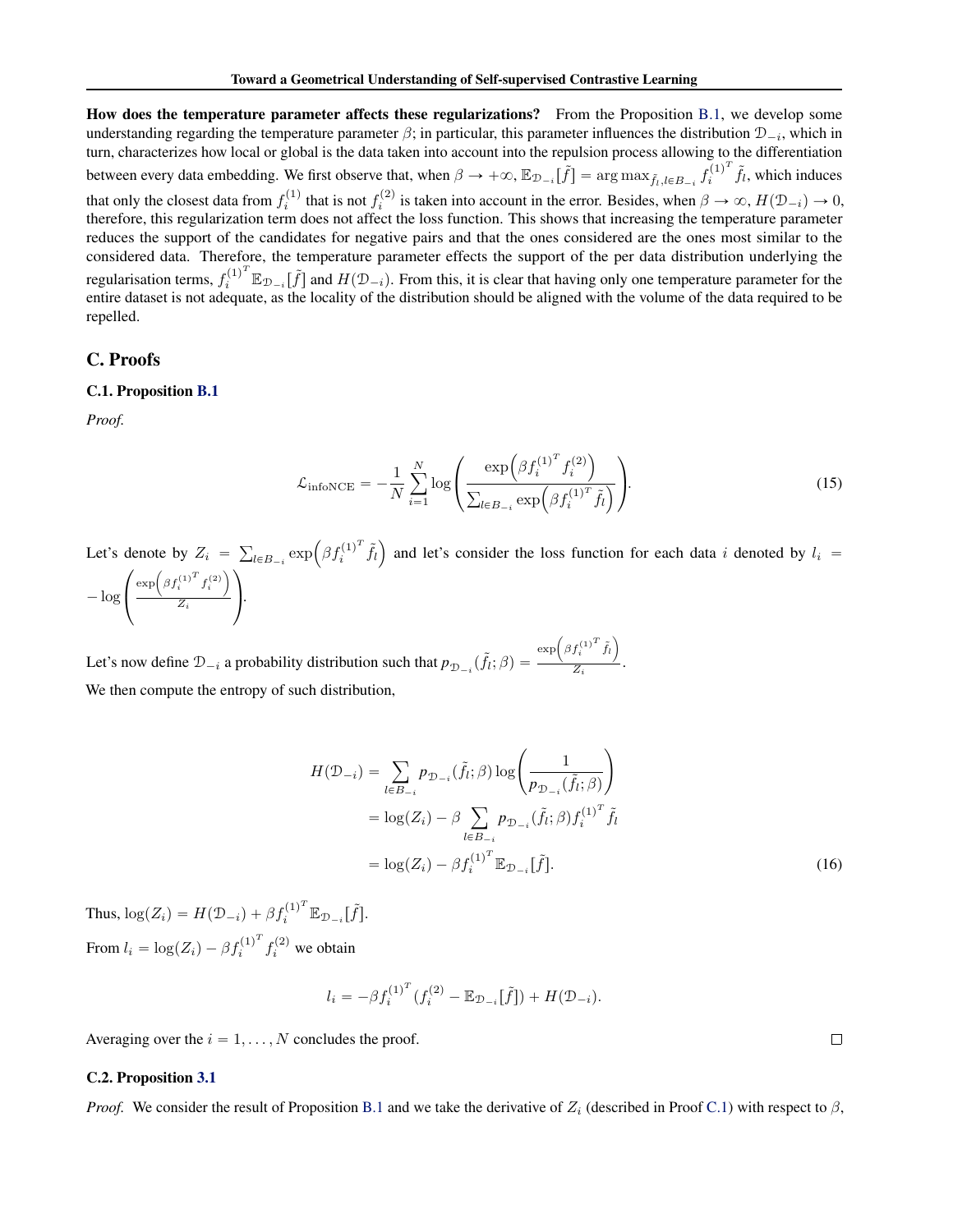$$
\frac{\delta}{\delta \beta} \log(Z_i) = \frac{\sum_{l \in B_{-i}} f^{(1)^T} \tilde{f}_l \exp\left(\beta f^{(1)^T} \tilde{f}_l\right)}{\sum_{l \in B_{-i}} \exp\left(\beta f^{(1)^T} \tilde{f}_l\right)}
$$

$$
= f^{(1)^T} \frac{\sum_{l \in B_{-i}} \tilde{f}_l \exp\left(\beta f^{(1)^T} \tilde{f}_l\right)}{\sum_{l \in B_{-i}} \exp\left(\beta f^{(1)^T} \tilde{f}_l\right)}
$$

$$
= f^{(1)^T} \mathbb{E}_{\mathcal{D}_{-i}}[\tilde{f}].
$$
(17)

Then,

$$
\log(Z_i|_{\beta'=\beta}) - \log(Z_i|_{\beta'=0}) = f_i^{(1)^T} \int_0^\beta \mathbb{E}_{\mathcal{D}_{-i}}[\tilde{f}] d\beta'.
$$

Now, given that  $Z_i|_{\beta'=0} =$  $_{l \in B_{-i}} 1 = 2(N - 1)$ , we have

$$
\log(Z_i|_{\beta'= \beta}) = f_i^{(1)^T} \int_0^{\beta} \mathbb{E}_{\mathcal{D}_{-i}}[\tilde{f}] d\beta' + \log(2(N-1)).
$$

Therefore,

$$
l_i = -f_i^{(1)^T} \int_0^\beta (f_i^{(2)} - \mathbb{E}_{\mathcal{D}_{-i}}[\tilde{f}]) d\beta' + \log(2(N-1))
$$

Now, defining  $\mathbb{E}_{\beta} [\mathbb{E}_{\mathcal{D}_{-i}}[\tilde{f}]] = \frac{1}{\beta}$  $\mathfrak{e}$  ${}^{\beta}_{0}\mathbb{E}_{\mathcal{D}_{-i}(\beta')}[\tilde{f}]d\beta',$  we have

$$
l_{i} = -\beta f_{i}^{(1)^{T}} (f_{i}^{(2)} - \mathbb{E}_{\beta} [\mathbb{E}_{\mathcal{D}_{-i}} [\tilde{f}]] + \log(2(N-1))
$$
  
\n
$$
= -\beta f_{i}^{(1)^{T}} f_{i}^{(2)} + \beta \mathbb{E}_{\beta} [f_{i}^{(1)^{T}} \mathbb{E}_{\mathcal{D}_{-i}} [\tilde{f}]] + \log(2(N-1))
$$
  
\n
$$
\leq -\beta f_{i}^{(1)^{T}} f_{i}^{(2)} + \beta \mathbb{E}_{\beta} [f_{i}^{(1)^{T}} \tilde{f}_{i}^{*}] + \log(2(N-1))
$$
  
\n
$$
= -\beta f_{i}^{(1)^{T}} f_{i}^{(2)} + \beta \frac{1}{\beta} \int_{0}^{\beta} f_{i}^{(1)^{T}} \tilde{f}_{i}^{*} d\beta' + \log(2(N-1))
$$
  
\n
$$
= -\beta f_{i}^{(1)^{T}} f_{i}^{(2)} + \beta f_{i}^{(1)^{T}} \tilde{f}_{i}^{*} + \log(2(N-1))
$$
  
\n
$$
= -\beta (f_{i}^{(1)^{T}} (f_{i}^{(2)} - \tilde{f}_{i}^{*})) + \log(2(N-1)).
$$
\n(18)

Now, recall that recall that for sake of clarity we used  $||f_i^{(k)}||_2 = 1$ . Adding the normalization and assuming a linear projector, i.e.,  $g(h_i^{(k)}) = W^T h_i^{(k)}$  with  $W \in \mathbb{R}^{d_{enc} \times d_{proj}}$  we obtain

$$
l_i = -\beta \frac{h_i^{(1)^T} W W^T h_i^{(2)}}{\left| |W^T h_i^{(1)^T}|| \right| |W^T h_i^{(2)}| \left|} + \beta \frac{h_i^{(1)^T} W W^T \tilde{h}_i^{\star}}{\left| |W^T h_i^{(1)^T}|| \right| |W^T \tilde{h}_i^{\star}| \left|} + \log(2(N-1))\right) \tag{19}
$$

 $\Box$ 

Averaging over the  $i = 1, \ldots, N$  concludes the proof.

# <span id="page-13-0"></span>D. Toy-example - Rank versus Augmentation Strength